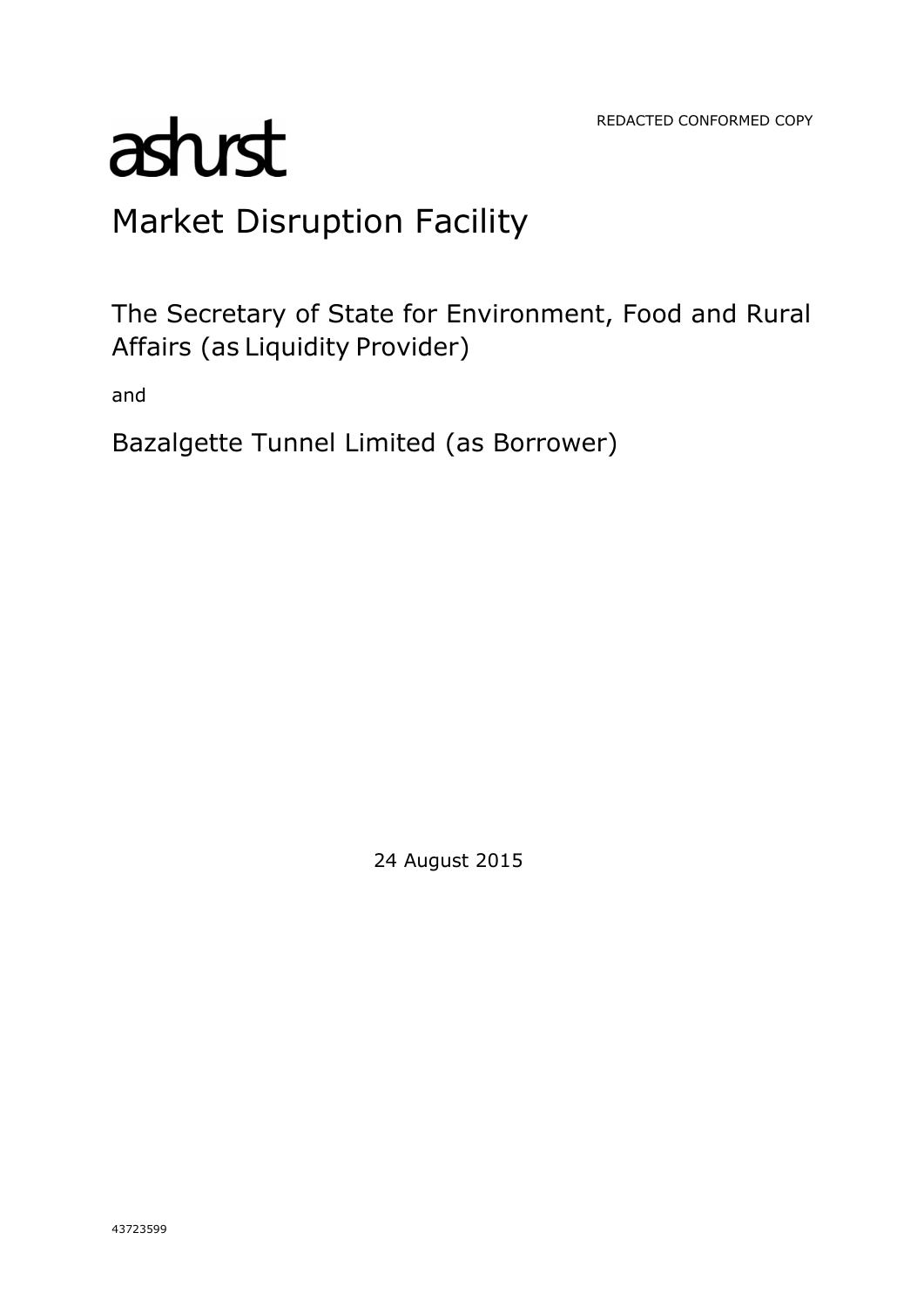# **CONTENTS**

| <b>CLAUSE</b>    |                                                                          | <b>PAGE</b> |  |  |
|------------------|--------------------------------------------------------------------------|-------------|--|--|
| 1.               |                                                                          |             |  |  |
| 2.               |                                                                          |             |  |  |
| 3.               |                                                                          |             |  |  |
| $\overline{4}$ . |                                                                          |             |  |  |
| 5.               |                                                                          |             |  |  |
| 6.               |                                                                          |             |  |  |
| 7.               |                                                                          |             |  |  |
| 8.               |                                                                          |             |  |  |
| 9.               | REPAYMENT, MANDATORY PREPAYMENT AND VOLUNTARY CANCELLATION/PREPAYMENT 13 |             |  |  |
| 10.              |                                                                          |             |  |  |
| 11.              |                                                                          |             |  |  |
| 12.              |                                                                          |             |  |  |
| 13.              |                                                                          |             |  |  |
| 14.              |                                                                          |             |  |  |
| 15.              |                                                                          |             |  |  |
| 16.              |                                                                          |             |  |  |
| 17.              |                                                                          |             |  |  |
| 18.              |                                                                          |             |  |  |
| 19.              |                                                                          |             |  |  |
| 20.              |                                                                          |             |  |  |
| 21.              |                                                                          |             |  |  |
| 22.              |                                                                          |             |  |  |
| 23.              |                                                                          |             |  |  |
| 24.              |                                                                          |             |  |  |
| 25.              |                                                                          |             |  |  |
| 26.              |                                                                          |             |  |  |
| 27.              |                                                                          |             |  |  |
| 28.              |                                                                          |             |  |  |
| 29.              |                                                                          |             |  |  |
| 30.              |                                                                          |             |  |  |
| 31.              |                                                                          |             |  |  |
| 32.              |                                                                          |             |  |  |
|                  |                                                                          |             |  |  |
|                  |                                                                          |             |  |  |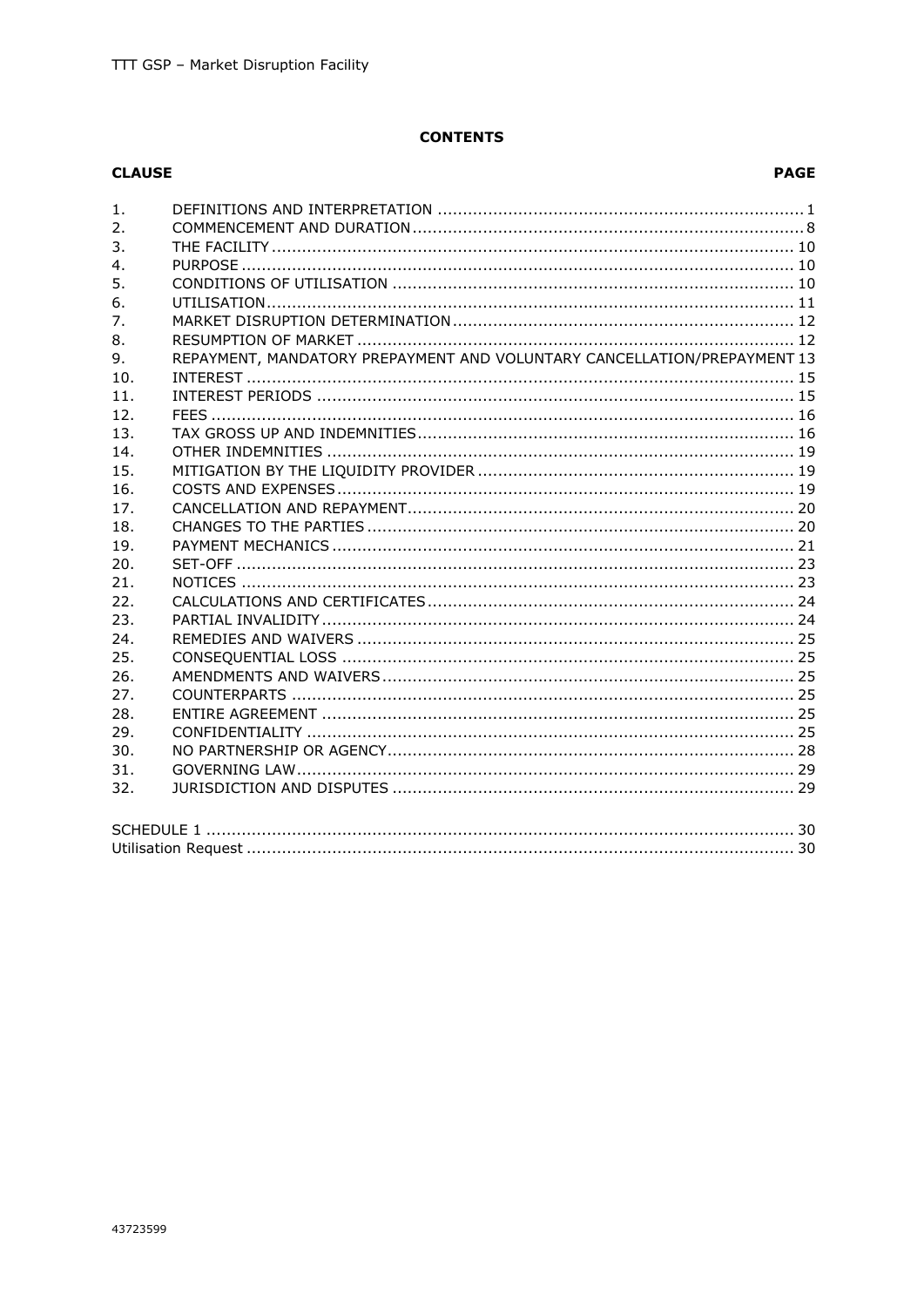# **THIS AGREEMENT** is made on 24 August 2015

#### **BETWEEN:**

- (1) **THE SECRETARY OF STATE FOR ENVIRONMENT, FOOD AND RURAL AFFAIRS** whose office is at Nobel House, 17 Smith Square, London, SW1P 3JR (the **"Liquidity Provider"**); and
- (2) **BAZALGETTE TUNNEL LIMITED**, a limited liability company incorporated in England and Wales with registration number 9553573 and having its registered office at The Point, 37 North Wharf Road, Paddington, London, W2 1AF (the **"Borrower"**),

each a **"Party"** and together the **"Parties"**.

#### **THE PARTIES AGREE AS FOLLOWS:**

#### 1. **DEFINITIONS AND INTERPRETATION**

#### 1.1 **Definitions**

In this Agreement:

**"Additional Allowable Project Spend"** has the meaning given to it in the Project Licence;

**"Allowable Project Spend"** has the meaning given to it in the Project Licence;

**"Authorisation"** means an authorisation, consent, approval, resolution, licence, exemption, filing, notarisation or registration;

**"Availability Period"** means the period from and including Licence Award to and including the earlier of the:

- (a) System Acceptance Date;
- (b) Discontinuation Date;
- (c) cancellation of any undrawn amount of the Market Disruption Facility in accordance with clause 17(a); and
- (d) termination of this Agreement in accordance with clause 2.1;

**"Available Commitment"** means the Commitment:

- (a) minus the amount of any outstanding Loans; and
- (b) in relation to any proposed Utilisation,
	- (i) minus the amount of any Loans that are due to be made on or before the proposed Utilisation Date; and
	- (ii) plus the amount of any Loans due to be repaid or prepaid on or before the proposed Utilisation Date;

**"Business Day"** means any day (other than a Saturday or Sunday) on which banks in London are open for business;

**"Commercially Sensitive Information"** has the meaning given to it in the Contingent Equity Support Agreement;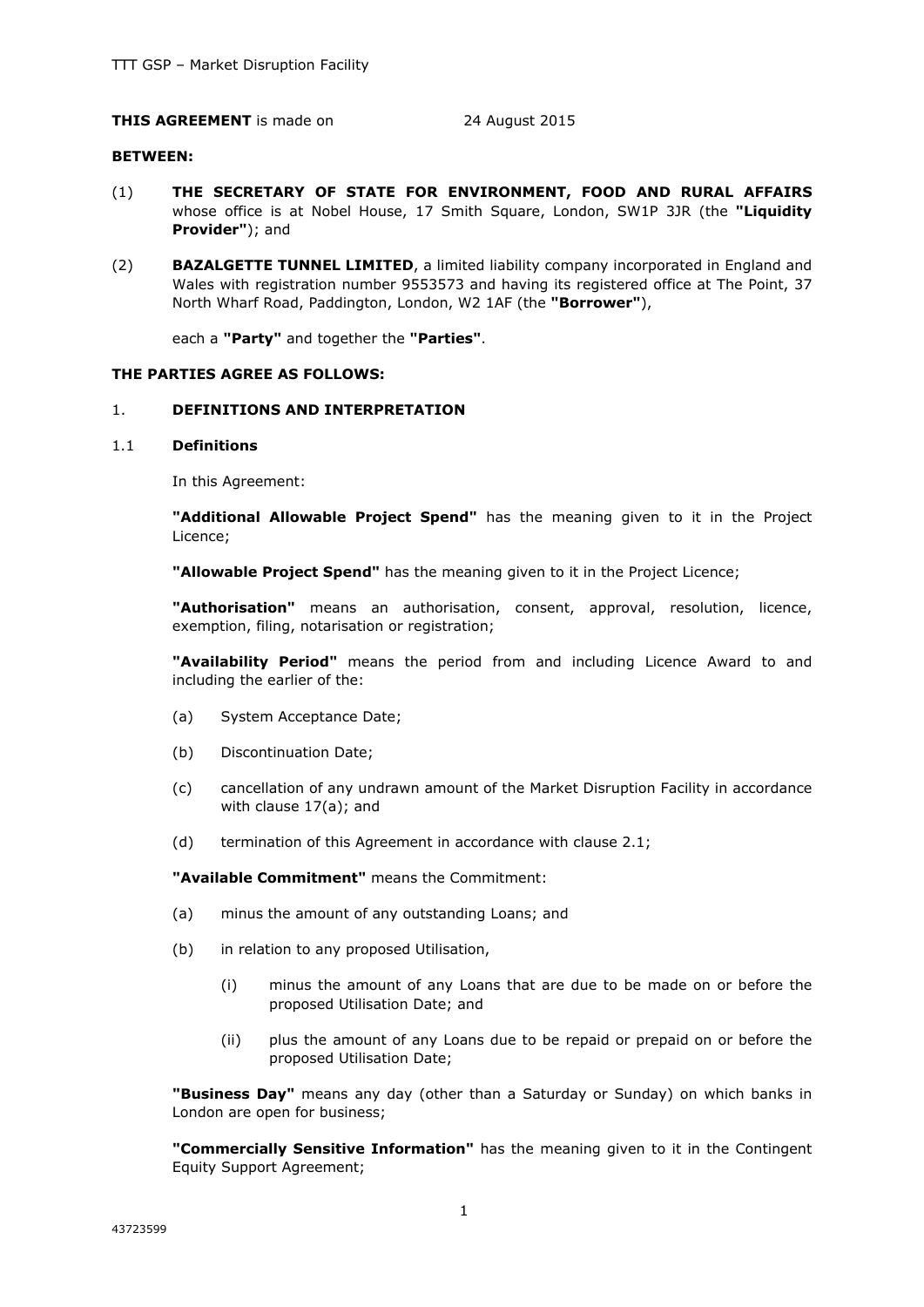**"Commitment"** means £500,000,000 to the extent not cancelled or reduced under this Agreement;

**"Commitment Period"** has the meaning given to it in clause 12.1 (*Commitment fee*);

**"Common Terms Agreement"** has the meaning given to it in the Master Definitions Agreement;

**"Codes"** has the meaning given to it in clause 29.14;

**"Conditions Precedent and Escrow Agreement"** means the condition precedent and escrow agreement between the Borrower, the Liquidity Provider, Thames Water and the Regulator (among others) dated on or about 27 July 2015;

**"Confidential Information"** has the meaning given to it in the Contingent Equity Support Agreement;

**"Consequential Loss"** has the meaning given to it in the Contingent Equity Support Agreement;

**"Contingent Equity Support Agreement"** means the contingent equity support agreement entered into between the Secretary of State, IP OpCo and IP HoldCo dated on or about the date of this Agreement;

**"Debt"** means (without double counting) any indebtedness in relation to or arising under or in connection with:

- (a) monies borrowed and debit balances at banks or other financial institutions; and
- (b) any note purchase facility or the issue of bonds, notes, debentures, loan stock or any similar instrument;

**"Debt Issuance"** means any successful issuance of Debt by the Borrower in the debt capital markets, either:

- (a) to meet payment obligations scheduled in accordance with the Quarterly Bond Issuance Schedule, or
- (b) for the purposes of any additional issuance necessary to repay amounts outstanding under this Agreement pursuant to clause 9 (*Repayment, Mandatory Prepayment and Voluntary Prepayment/Cancellation*);

**"Deed of Adherence"** has the meaning given to it in the Shareholders Direct Agreement;

**"Default"** means an Event of Default or any event or circumstance specified in schedule 5 of the Common Terms Agreement which would (with the expiry of a grace period, the giving of notice, the making of any determination under the Senior Financing Agreements or any combination of any of the foregoing) be an Event of Default;

**"Disallowed Expenditure"** has the meaning given to it in the Contingent Equity Support Agreement;

**"Discontinuation Agreement"** means the agreement entered into between the Secretary of State, IP HoldCo, IP OpCo and the Security Trustee (as defined therein) acting in its capacity as the security trustee dated on or about the date of this Agreement;

**"Discontinuation Date"** has the meaning given to it in the Discontinuation Agreement;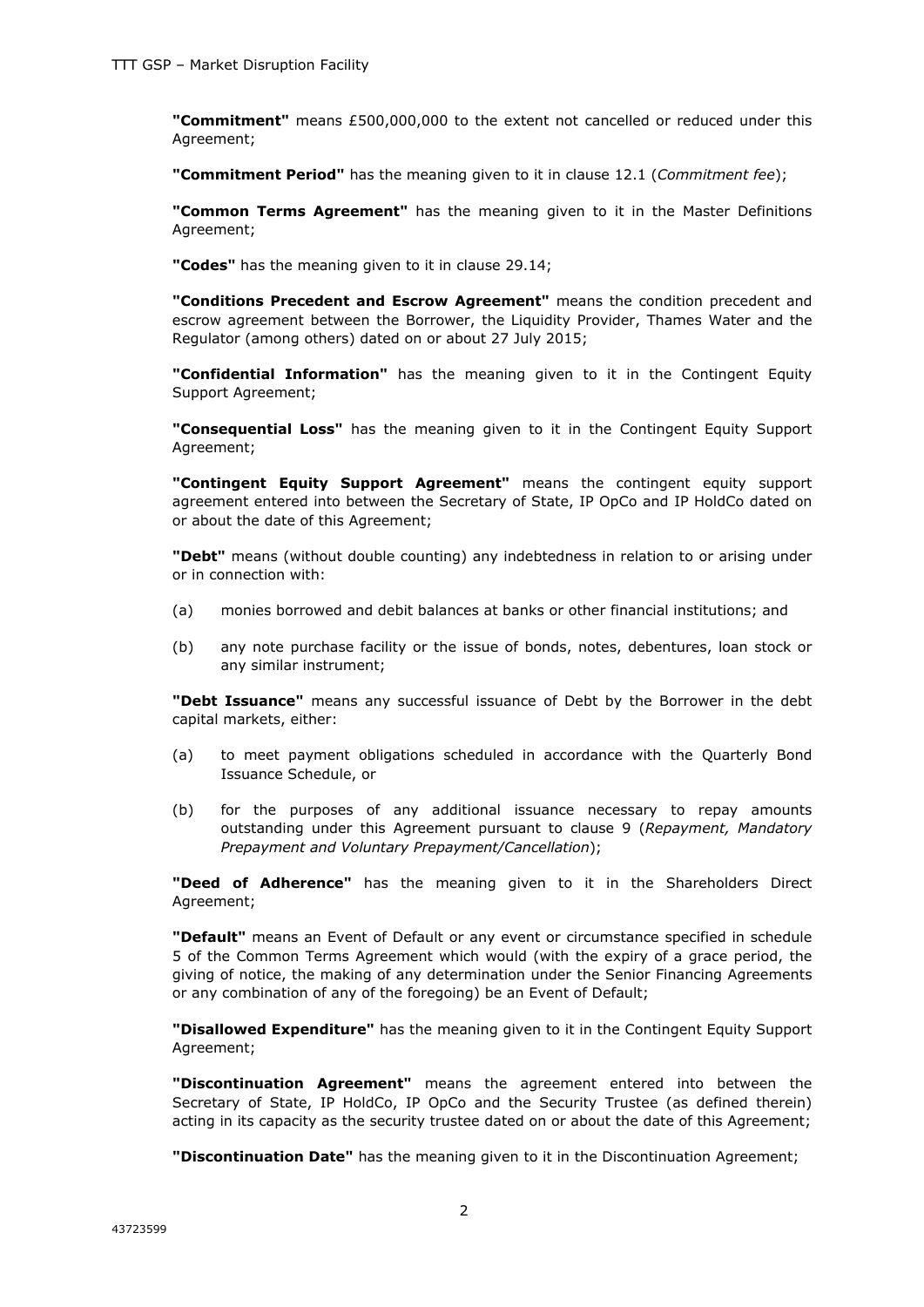**"Dispute"** has the meaning given to it in clause 32(a);

**"Distribution"** has the meaning given to it in the Shareholders Direct Agreement;

**"Environmental Information Regulations"** has the meaning given to it in the Contingent Equity Support Agreement;

**"Event of Default"** has the meaning given to the term "Loan Event of Default" in the Master Definitions Agreement;

**"Expiry Date"** means the earlier of the:

- (a) System Acceptance Date;
- (b) Discontinuation Date; and
- (c) Transfer Termination Date;

**"Failure Event"** has the meaning given to it in the Discontinuation Agreement;

**"Fees Regulations"** means The Freedom of Information and Data Protection (Appropriate Limit and Fees) Regulations 2004;

**"Final Maturity Date"** means, in relation to any Loan, the earlier of:

- (a) the date falling 3 years after the first Utilisation Date for such Loan; and
- (b) the Expiry Date;

**"Fitch"** means Fitch Ratings Ltd;

**"Fixed Rate"** means 1.5% above the relevant benchmark gilt based on the expected duration of a Loan on its Utilisation Date;

**"FOIA"** has the meaning given to it in the Contingent Equity Support Agreement;

**"Good Faith"** has the meaning given to it in the Contingent Equity Support Agreement;

**"Government Support Package"** or **"GSP"** has the meaning given to it in the Contingent Equity Support Agreement;

**"GSP Utilisation Condition Precedent"** has the meaning given to it in the Contingent Equity Support Agreement;

**"Information"** has the meaning given to it in clause 29.6;

**"Initial RC Facility"** has the meaning given to it in the Master Definitions Agreement;

**"Interest Payment Date"** means any day that is either 31 March or 30 September in any year;

**"Interest Period"** means, for each Utilisation, subject to clause 11.1(a) and clause 11.1(b), the period starting on the date of that Utilisation and ending on the next Interest Payment Date and each successive period of six months thereafter starting on the last day of the preceding Interest Period and ending on the next Interest Payment Date (and, in relation to an Unpaid Sum, each period determined in accordance with clause 10.3 (Default interest)). For the purposes of interest calculation, the first day of an Interest Period shall be included and the last day of an Interest Period shall be excluded;

**"IP OpCo"** means Bazalgette Tunnel Limited;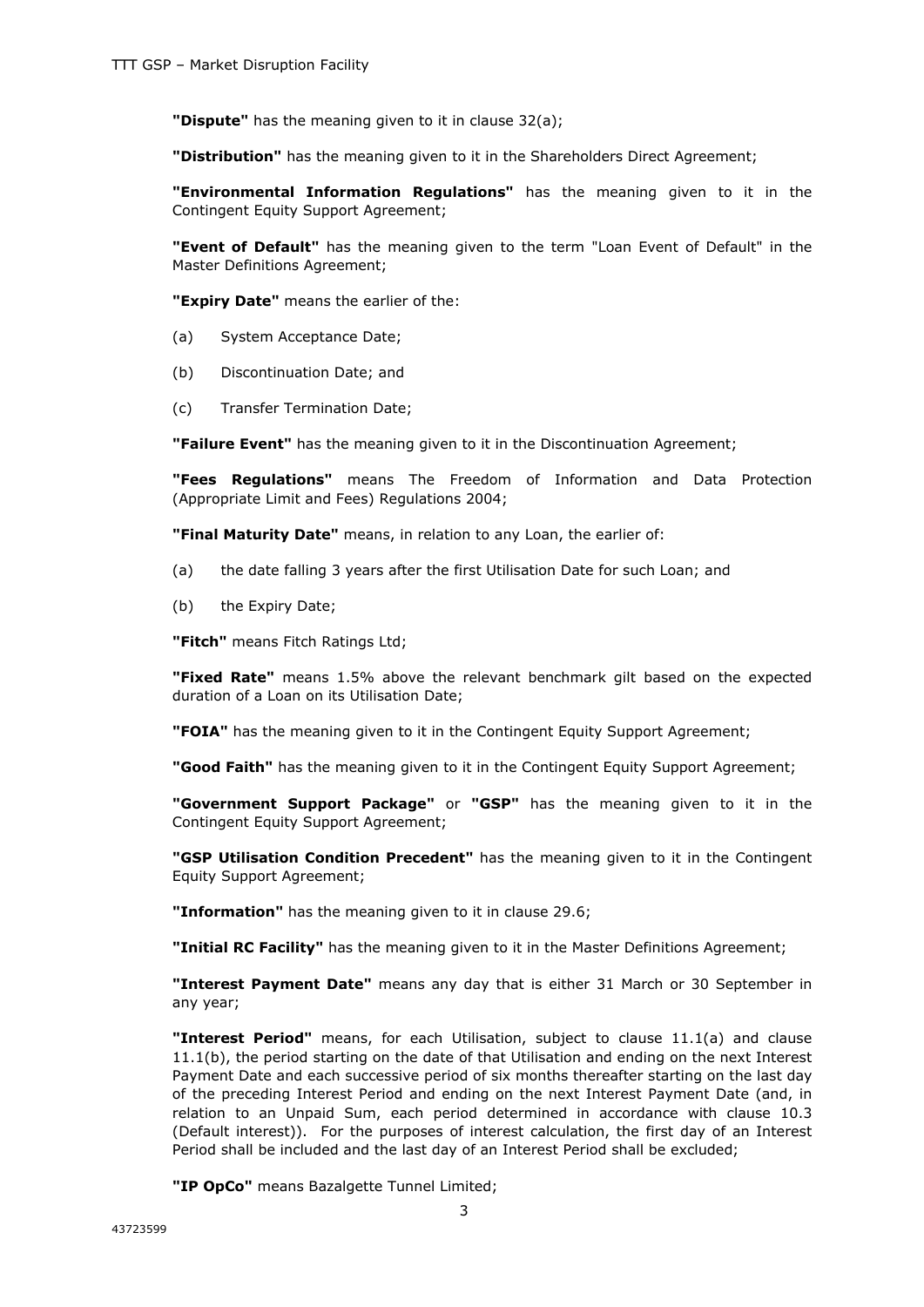**"IP JVCo"** has the meaning given to it in the Shareholders Direct Agreement;

**"IP Owned Structures"** has the meaning given to it in the Project Licence;

**"IP Works"** has the meaning given to it in the Contingent Equity Support Agreement;

**"ITA"** means the Income Tax Act 2007;

**"Liaison Agreement"** means the agreement of that name entered into between the Secretary of State, IP OpCo and Thames Water on or about the date of this Agreement;

**"Licence Award"** means the date of this Agreement;

**"Loan"** means a loan made or to be made under the Market Disruption Facility or the principal amount outstanding for the time being of that loan;

**"Market Disruption Event"** means any national or international financial, political or economic conditions which have been continuing for a period of at least ten (10) consecutive Business Days at any point after the last Debt Issuance in accordance with the Quarterly Bond Issuance Schedule such that:

- (a) the ability of issuers to issue, in the international capital markets, the volume (notwithstanding the price) of Sterling-denominated bonds (rated at the Target Credit Rating) identified in the relevant Quarterly Bond Issuance Schedule as due to be issued during such period has been materially prejudiced;
- (b) such conditions are reasonably likely to continue as a result of which any offer by the Borrower to issue debt in accordance with the Quarterly Bond Issuance Schedule would be reasonably likely to fail to succeed by reason of such conditions;
- (c) the amount required by the Borrower is greater than  $£100$  million; and
- (d) either:
	- (i) where the Borrower has launched an offer to issue debt during such period and such offer has failed to attract subscriptions for at least 75% of the bonds offered to the market, the presence of such conditions were the principal cause of such failure; or
	- (ii) where the Borrower has not launched an offer to issue debt within such period, it was reasonably likely that by reason of such conditions if the Borrower had launched an offer, such offer would have failed to attract subscriptions for at least 75% of the bonds that were scheduled to be issued to the market under the Quarterly Bond Issuance Schedule;

**"Market Disruption Facility"** means the term debt liquidity facility made available under this Agreement as described in clause 3 (*The Facility*);

**"Master Definitions Agreement"** means the master definitions agreement entered into between, among others, the Secretary of State, the Secured Creditors, IP OpCo, IP HoldCo and the Security Trustee on or about the date of this Agreement;

**"MDE Cessation"** means the date on which it is agreed or determined pursuant to clause 8 (*Resumption of Market*) that a Market Disruption Event is deemed no longer to be continuing;

**"Minister of the Crown"** has the meaning given to it in the Contingent Equity Support Agreement;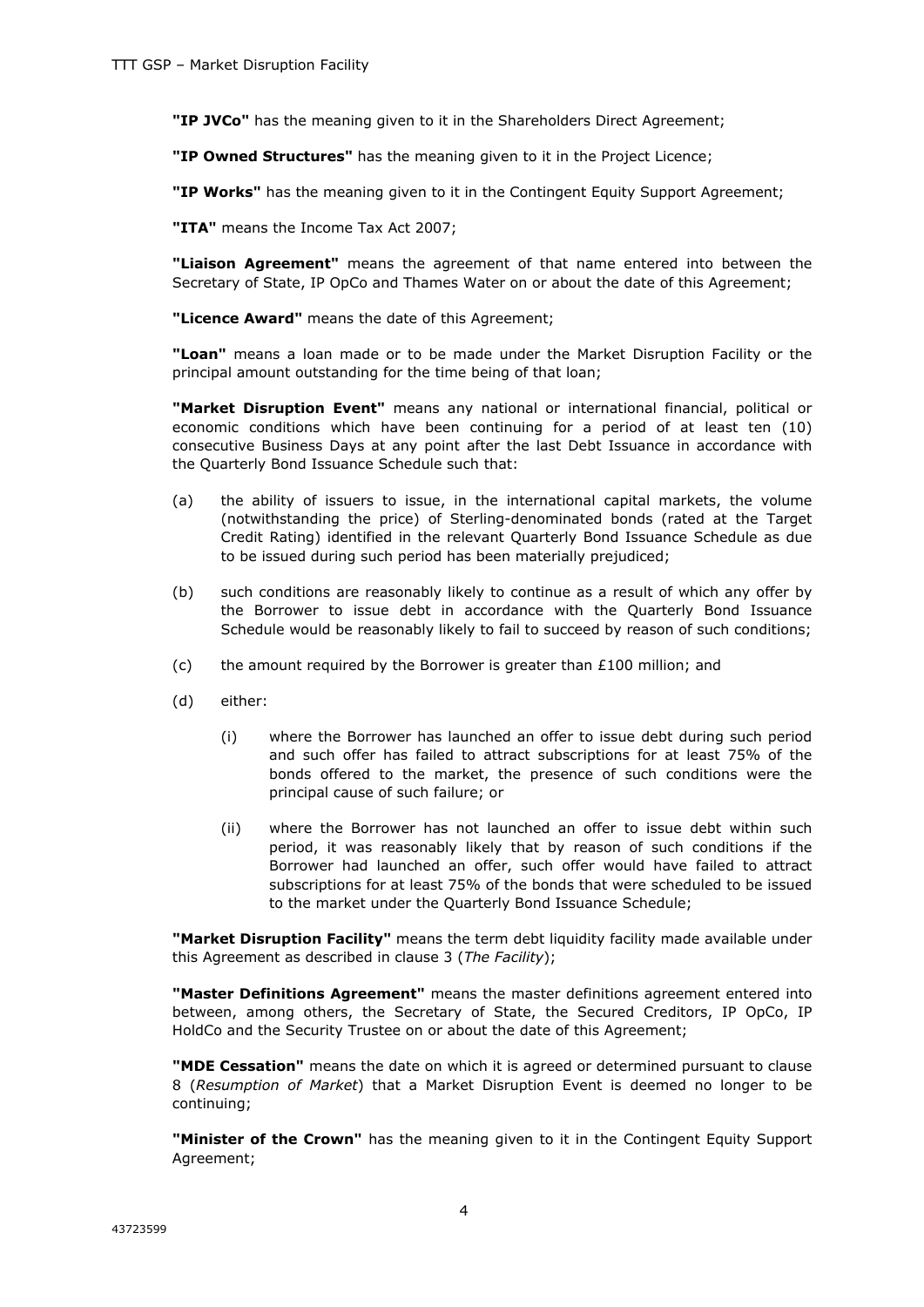**"Modified WIA"** has the meaning given to it in the Contingent Equity Support Agreement;

**"Month"** means a period starting on one day in a calendar month and ending on the numerically corresponding day in the next calendar month, except that:

- (a) if the numerically corresponding day is not a Business Day, that period shall end on the next Business Day in that calendar month in which that period is to end if there is one, or if there is not, on the immediately preceding Business Day; and
- (b) if there is no numerically corresponding day in the calendar month in which that period is to end, that period shall end on the last Business Day in that calendar month.

The above rules will only apply to the last Month of any period;

**"Moody's"** means Moody's Investors Service Limited;

**"Panel"** means a panel consisting of three financial institutions each with significant Sterling bond distribution capacity as agreed between the Borrower and the Liquidity Provider or such other alternative financial institutions as the Parties may agree from time to time, provided that each Panel member shall be an entity independent of the Parties, provided further that the Liquidity Provider may nominate the Bank of England as a member of the Panel;

**"Project"** has the meaning given to it in the Contingent Equity Support Agreement;

**"Project Licence"** has the meaning given to it in the Contingent Equity Support Agreement;

**"Qualifying Lender"** means a lender which is, or which is the nominee of, a person or body that is specified in section 936(2) ITA as a recipient who is to be paid gross;

**"Quarterly Bond Issuance Schedule"** means the schedule of proposed or contemplated debt issuance provided by IP OpCo as part of the Quarterly Report (as defined in the Liaison Agreement) pursuant to clause 5.2.2 of the Liaison Agreement;

**"Quotation Day"** means, in relation to any period for which an interest rate is to be determined, the first day of that period unless market practice differs in the Relevant Interbank Market in which case the Quotation Day will be determined by the Liquidity Provider in accordance with market practice in the Relevant Interbank Market (and if quotations would normally be given by leading banks in the Relevant Interbank Market on more than one day, the Quotation Day will be the last of those days);

**"Regulator"** means the Water Services Regulation Authority;

**"Relevant Interbank Market"** means the London interbank market;

**"Remedied"** has the meaning given to it in the Discontinuation Agreement;

**"Remedy Event"** has the meaning given to it in the Discontinuation Agreement;

**"Request for Information"** has the meaning given to it in clause 29.6;

**"Resumption of Market Panel Reference"** has the meaning given to in clause 8.2(b);

**"RfI Recipient"** has the meaning given to it in clause 29.8;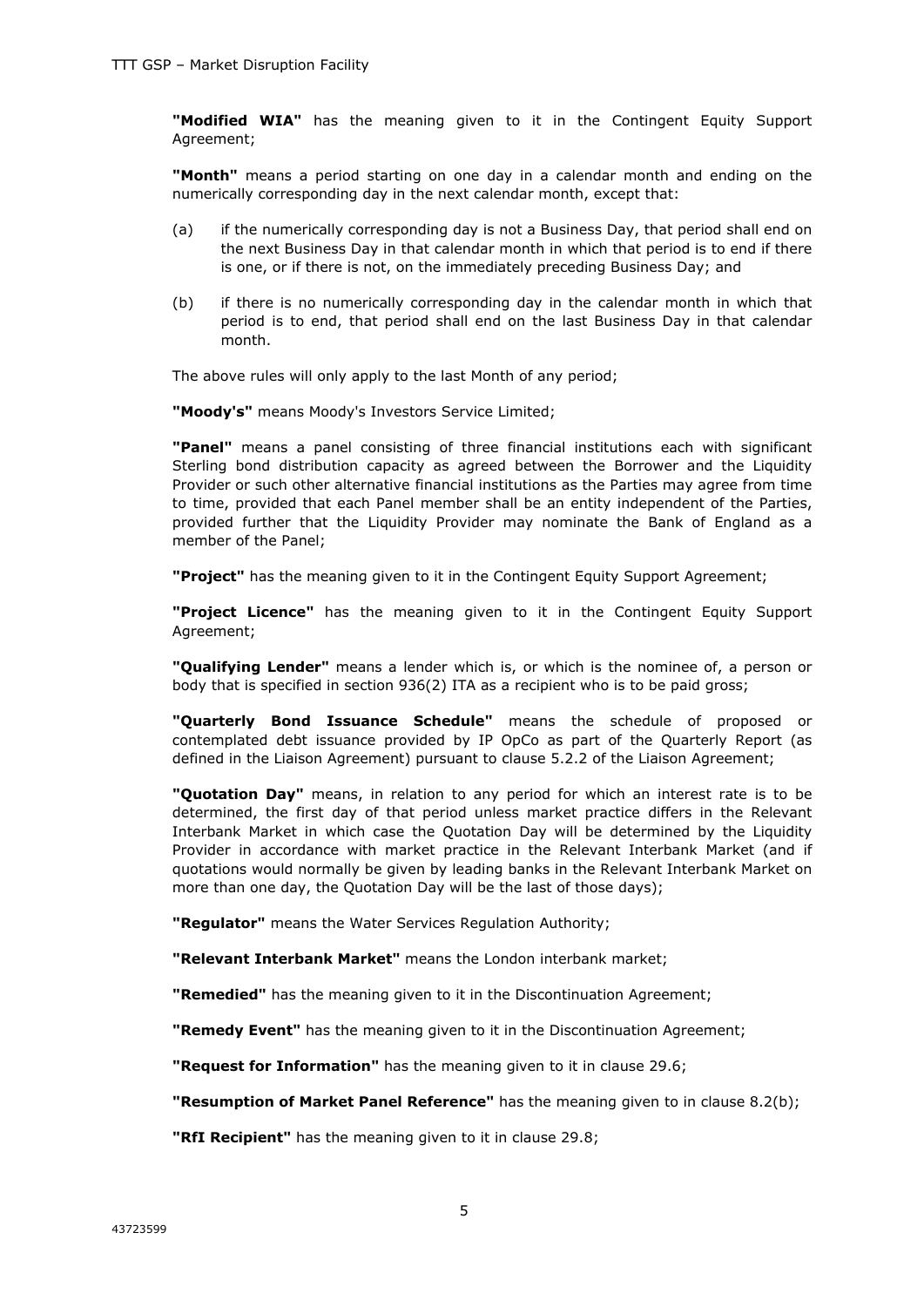**"S&P"** means Standard & Poor's Rating Services, a division of The McGraw-Hill Companies, Inc.;

**"Secretary of State Replacement"** has the meaning given to it in clause 18.3;

**"Security Trust and Intercreditor Deed"** has the meaning given to it in the Discontinuation Agreement;

**"Senior Financing Agreements"** has the meaning given to it in the Discontinuation Agreement;

**"Senior Liabilities"** has the meaning given to it in the Discontinuation Agreement;

**"Shareholders Direct Agreement"** means the direct agreement entered into between the Secretary of State, Bazalgette Equity Limited, Bazalgette Ventures Limited, IP OpCo, IP HoldCo and the Private Sector Shareholders (as defined therein) dated on or around the date of this Agreement;

**"Special Administration Offer Agreement"** means the special administration offer agreement entered into between the Secretary of State and IP OpCo dated on or about the date of this Agreement;

**"Supplemental Compensation Agreement"** means the supplemental compensation agreement entered into between the Secretary of State and IP OpCo dated on or about the date of this Agreement;

**"System Acceptance Date"** has the meaning given to it in the Contingent Equity Support Agreement;

**"Target Credit Rating"** means a credit rating from not fewer than two (2) of Standard and Poor's, Fitch and Moody's equal to or better than the higher of:

- (a) the actual rating of bonds issued under the Programme (as defined in the Master Definitions Agreement) from time to time; and
- (b) BBB or Baa2 (as applicable);

**"Tax"** means any tax, levy, impost, duty or other charge or withholding of a similar nature (including any penalty or interest payable in connection with any failure to pay or any delay in paying any of the same);

**"Tax Confirmation"** means a confirmation by a Liquidity Provider that it is, or that it is the nominee of, a person or body that is specified in section 936(2) ITA as a recipient who is to be paid gross;

**"Tax Credit"** means a credit against, relief or remission for, or repayment of any Tax;

**"Tax Deduction"** means a deduction or withholding for or on account of Tax from a payment under a Senior Financing Agreement;

**"Tax Payment"** means either the increase in a payment made by the Borrower to the Liquidity Provider under clause 13.2 (*Tax gross-up*) or a payment under clause 13.3 (*Tax indemnity*);

**"Thames Water"** means Thames Water Utilities Limited (registration number 02366661) or the Incumbent Undertaker (as defined in the Project Licence) from time to time;

**"Transaction Documents"** has the meaning given to it in the Contingent Equity Support Agreement;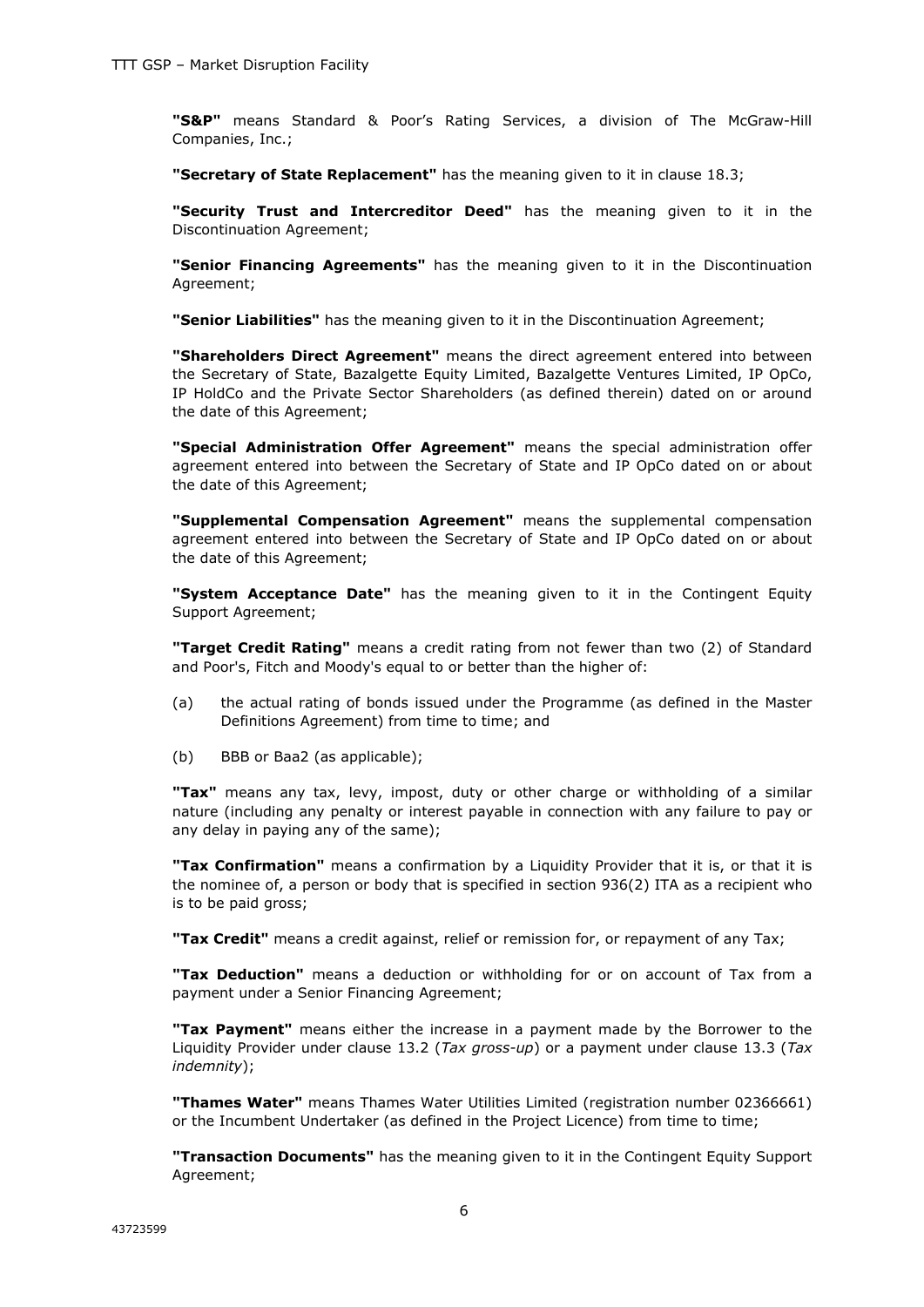**"Transfer Termination Date"** means the date on which this Agreement is terminated in accordance with clause 2.3 or clause 2.5;

**"Unpaid Sum"** means any sum due and payable but unpaid by the Borrower under the Senior Financing Agreements;

**"Unsuitable Party"** has the meaning given to it in the Shareholders Direct Agreement;

**"Utilisation"** means a utilisation of the Market Disruption Facility in accordance with clause 6 (*Utilisation*);

**"Utilisation Date"** means the date of a Utilisation, being the date on which a Loan is to be made;

**"Utilisation Request"** means a notice substantially in the form set out in schedule 1 (*Utilisation Request*); and

**"VAT"** means:

- (a) any tax imposed in compliance with the Council Directive of 28 November 2006 on the common system of value added tax (EC Directive 2006/112); and
- (b) any other tax of a similar nature, whether imposed in a member state of the European Union in substitution for, or levied in addition to, such tax referred to in paragraph (a) above, or imposed elsewhere.

#### 1.2 **Interpretation**

- (a) In this Agreement, where definitions have the meaning given to them in the Master Definitions Agreement, those definitions shall be as set out in the Master Definitions Agreement as at Licence Award, unless the Secretary of State has expressly consented to any amendment to such definitions.
- (b) This Agreement and the rights and obligations of the Parties under this Agreement are subject to the terms and conditions of the Common Terms Agreement and the Security Trust and Intercreditor Deed and each of the parties hereto agrees to be bound by the terms of those agreements as if they had been set out in full (mutatis mutandis) in this Agreement.
- (c) If there is any conflict between the provisions of the Common Terms Agreement or the Security Trust and Intercreditor Deed and the provisions of this Agreement, the provisions of the Common Terms Agreement or the Security Trust and Intercreditor Deed, as applicable, will prevail.
- (d) Unless a contrary indication appears, any reference in this Agreement to:
	- (i) the **"Liquidity Provider"**, the **"Borrower"** or any **"Party"** shall be construed so as to include its successors in title, permitted assigns and permitted transferees;
	- (ii) a **"Senior Financing Agreement"** is a reference to that Senior Financing Agreement as amended, novated, extended or restated;
	- (iii) any agreement or instrument other than a Senior Financing Agreement is a reference to that agreement or instrument as amended, novated, supplemented, extended or restated;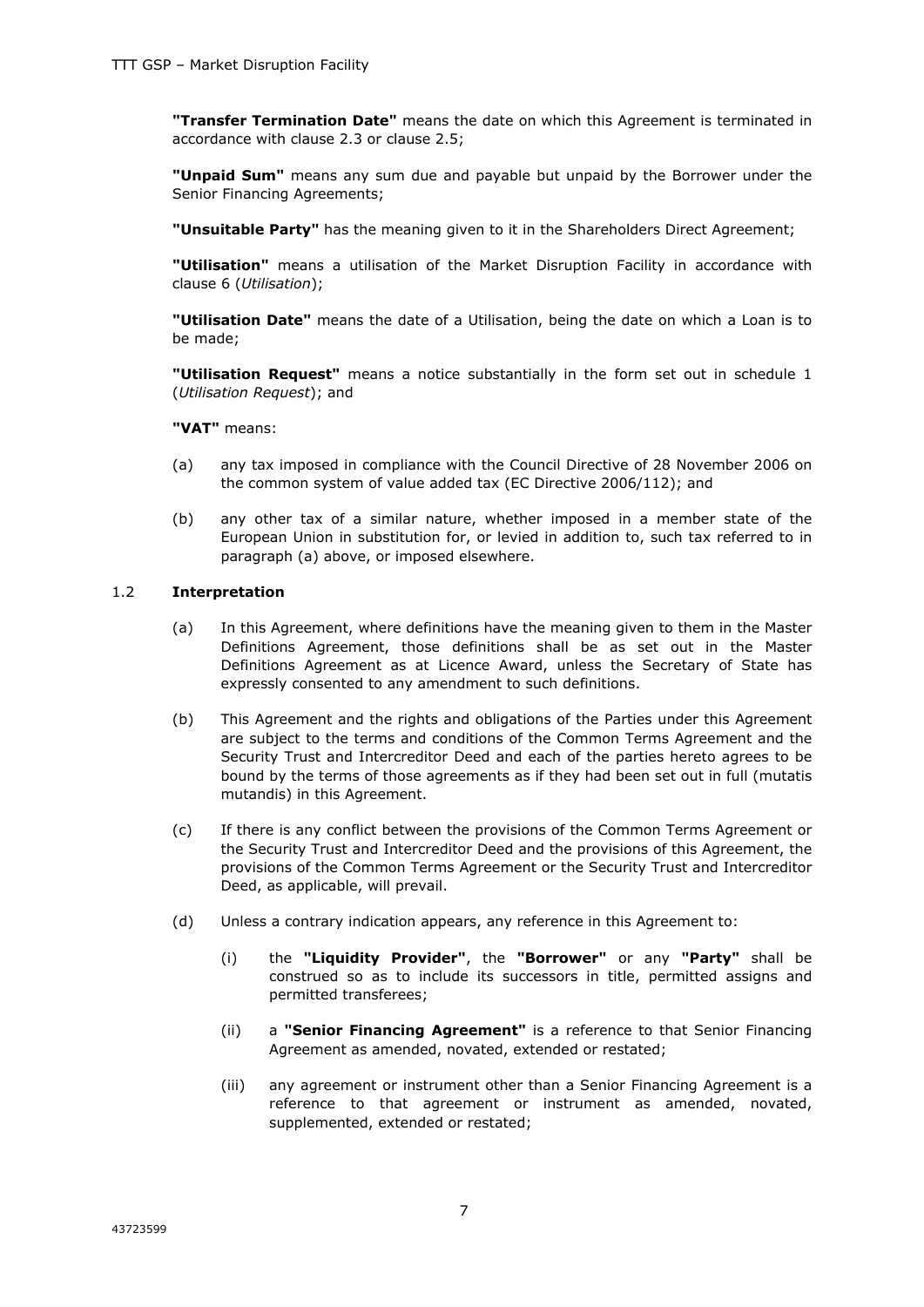- (iv) **"indebtedness"** includes any obligation (whether incurred as principal or as surety) for the payment or repayment of money, whether present or future, actual or contingent;
- (v) a **"person"** includes any individual, firm, company, corporation, government, state or agency of a state or any association, trust, joint venture, consortium or partnership (whether or not having separate legal personality);
- (vi) a **"regulation"** includes any regulation, rule, official directive, request or guideline (whether or not having the force of law) of any governmental, intergovernmental or supranational body, agency, department or of any regulatory, self-regulatory or other authority or organisation;
- (vii) a provision of law is a reference to that provision as amended or re-enacted;
- (viii) a time of day is a reference to London time;
- (ix) references to **"includes"**, **"including"**, **"in particular"**, **"other"** or **"otherwise"** are to be construed without limitation and the eiusdem generis rule shall not apply to this Agreement.
- (e) Clause and schedule headings are for ease of reference only.
- (f) Unless a contrary indication appears, a term used in any other Senior Financing Agreement or in any notice given under or in connection with any Senior Financing Agreement has the same meaning in that Senior Financing Agreement or notice as in this Agreement.
- (g) A Default is "continuing" if it has not been remedied or waived.

# 1.3 **Currency symbols and definitions**

**"Sterling"** and **"£"** denote the lawful currency of the United Kingdom.

# 1.4 **Third party rights**

A person who is not a party to this Agreement has no right under the Contracts (Rights of Third Parties) Act 1999 to enforce or enjoy the benefit of any term of this Agreement.

# 2. **COMMENCEMENT AND DURATION**

- 2.1 This Agreement shall come into force on Licence Award and, save as provided in clause 2.2, shall continue in full force and effect until the Expiry Date.
- 2.2 Immediately following the Expiry Date, each Party shall cease to have any rights or obligations under this Agreement save that:
	- (a) its rights and obligations under clauses 9.1(b) and 29 (*Confidentiality*) to 32 (*Jurisdiction and Disputes*) (inclusive);
	- (b) its liability for any breaches occurring prior to the Expiry Date; and
	- (c) any rights or cause of action that arose prior to the Expiry Date,

shall continue in full force and effect.

2.3 If a transfer of the IP Works and/or the IP Owned Structures (as applicable) (whether partially or wholly constructed), whether by share sale or asset transfer, is directed or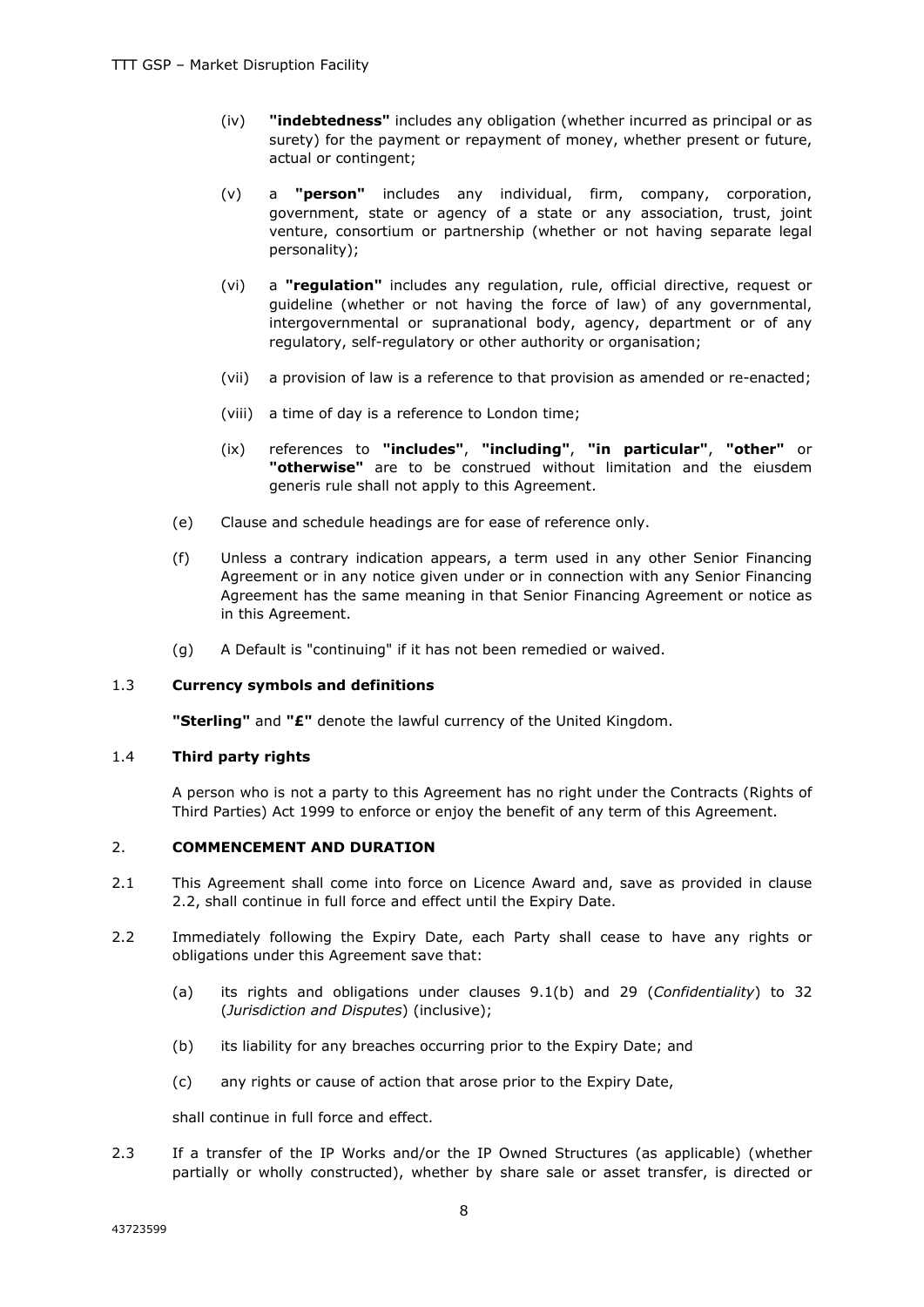agreed pursuant to the Project Licence, Modified WIA or otherwise in accordance with law which, subject to clause 2.4:

- (a) excludes this Agreement or any other document forming part of the Government Support Package;
- (b) excludes the Liaison Agreement;
- (c) excludes the Project Licence and the relevant transferee has not been granted a project licence pursuant to the Modified WIA; or
- (d) where there is more than one transferee for the transfer, excludes this Agreement, any other document forming part of the Government Support Package or the Liaison Agreement in a transfer to a single transferee,

and the Secretary of State has not given its express consent to such transfer, the Secretary of State may, by notice to the other Parties, terminate this Agreement with effect from the date of such transfer. Such termination shall be without prejudice to any accrued rights or obligations under this Agreement and no Party will have any claim against any other Party in respect of such termination.

- 2.4 For the purposes of clauses 2.3(a), 2.3(b) and 2.3(d) only, the references to "this Agreement", "any other document forming part of the GSP" or "the Liaison Agreement" shall each be construed to exclude:
	- (a) any documents which are not capable of being transferred at law;
	- (b) any documents which have expired by operation of their terms; and
	- (c) the Shareholders Direct Agreement, where the Shareholders Direct Agreement is replaced in accordance with clause 2.7 of the Shareholders Direct Agreement.
- 2.5 If a transfer of:
	- (a) the IP Works and/or the IP Owned Structures (as applicable) (whether partially or wholly constructed), whether by share sale or asset transfer; or
	- (b) the shares of IP OpCo, IP HoldCo or IP JVCo which results in a breach of clause 7.3 of the Shareholders Direct Agreement,

in each case occurs as a result of the enforcement of any security under the Senior Financing Agreements:

- (i) where any document forming part of the Government Support Package which has a counterparty which ceases to be a Holding Company of IP OpCo has not been transferred to an equivalent Holding Company of IP OpCo (an **"Equivalent Holding Company"**);
- (ii) where the transferee, any Equivalent Holding Company or any shareholder of any Equivalent Holding Company has not entered a Deed of Adherence or a replacement Shareholders Direct Agreement in a form satisfactory to the Secretary of State;
- (iii) where the transferee, any Equivalent Holding Company or any shareholder of any Equivalent Holding Company is an Unsuitable Party ;
- (iv) where the financing arrangements following such transfer are not substantially equivalent to the existing financing arrangements or are less favourable to the Secretary of State;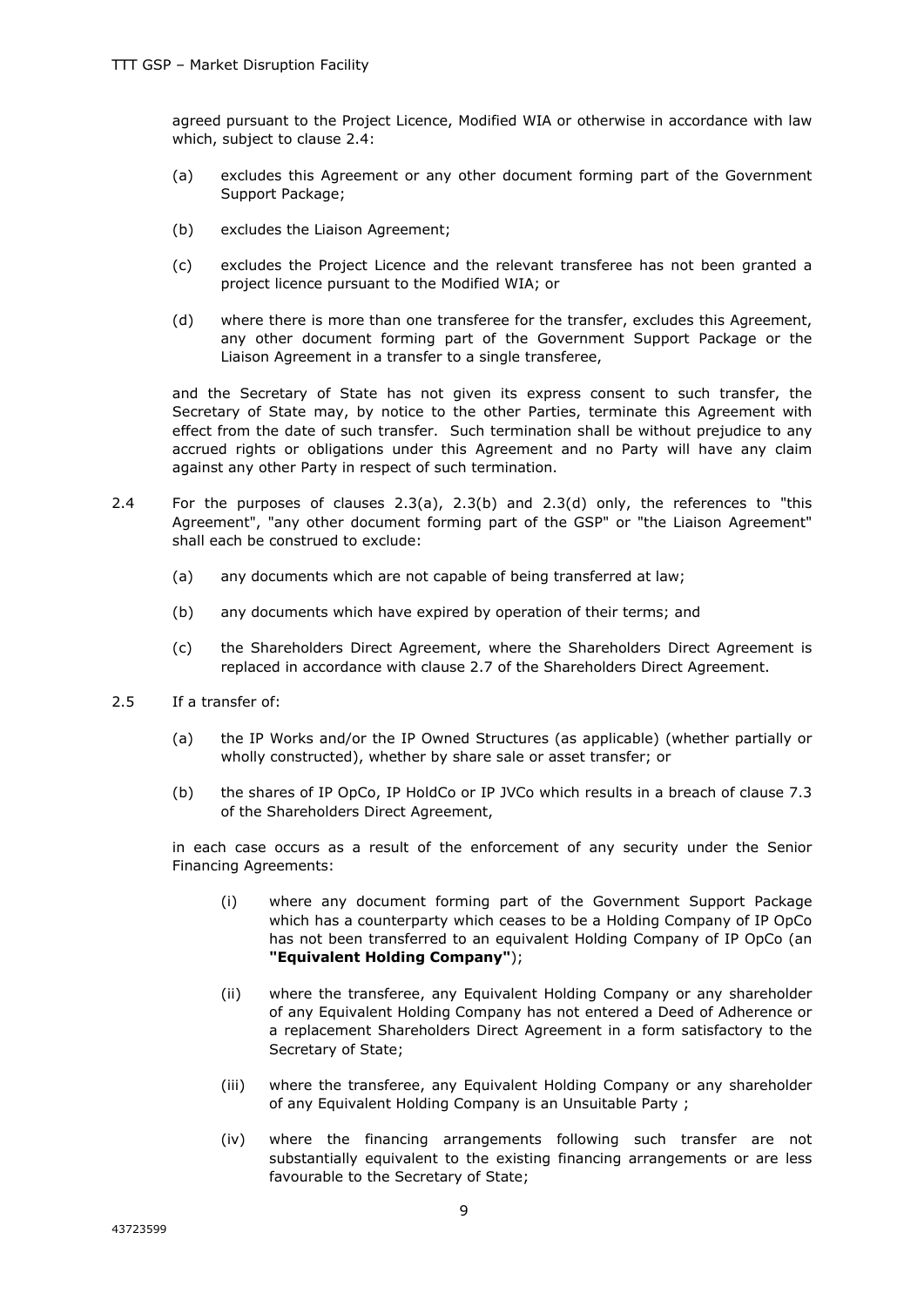- (v) where the transferee, any Equivalent Holding Company or any shareholder of any Equivalent Holding Company is not resident in the United Kingdom for tax purposes; or
- (vi) where the corporate ownership structure of IP OpCo is not equivalent to the corporate structure of IP OpCo at Licence Award as referenced in clause 7.3 of the Shareholders Direct Agreement and as contemplated by the terms of the GSP,

and the Secretary of State has not given its express consent to such transfer, the Secretary of State may, by notice to the other Parties, terminate this Agreement with effect from the date of such transfer. Such termination shall be without prejudice to any accrued rights or obligations under this Agreement and no Party will have any claim against any other Party in respect of such termination.

# 3. **THE FACILITY**

Subject to the terms of this Agreement, the Liquidity Provider makes available to the Borrower a Sterling-denominated, term debt facility in an amount equal to the Commitment, which may be drawn upon by the Borrower for so long as a Market Disruption Event occurs and is continuing (the **"Market Disruption Facility"**).

# 4. **PURPOSE**

# 4.1 **Purpose**

The Borrower shall apply all amounts borrowed by it under the Market Disruption Facility towards Allowable Project Spend, any Additional Allowable Project Spend and refinancing the Initial RC Facility or any other Senior Liabilities which have become due and payable.

# 4.2 **Monitoring**

The Liquidity Provider is not bound to monitor or verify the application of any amount borrowed pursuant to this Agreement.

# 5. **CONDITIONS OF UTILISATION**

# 5.1 **Initial Conditions Precedent**

The Borrower may not submit a Utilisation Request unless:

- (a) a Market Disruption Event has been deemed to have occurred and to be continuing pursuant to clause 7.1;
- (b) the Liquidity Provider has confirmed satisfaction of the GSP Utilisation Condition Precedent in writing in accordance with clause 2.6 of the Contingent Equity Support Agreement; and
- (c) the Liquidity Provider has received:
	- (i) a Quarterly Bond Issuance Schedule; and
	- (ii) all of the documents and other evidence required by clause 2.1 of the Conditions Precedent and Escrow Agreement in form and substance satisfactory to the Liquidity Provider (unless otherwise waived in accordance with this Agreement).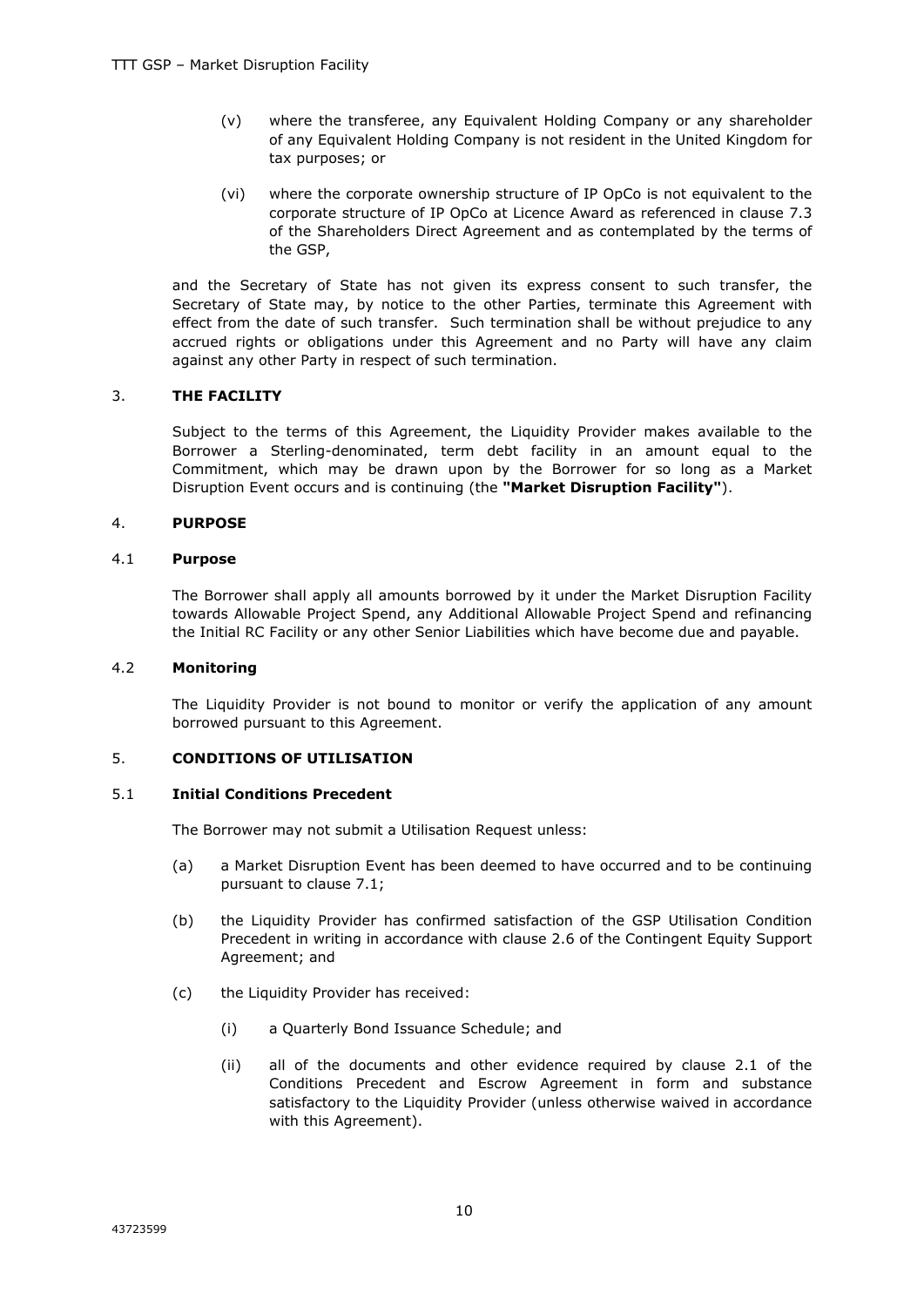# 5.2 **Conditions Precedent to any Utilisation**

The Liquidity Provider will only be obliged to make a Loan if on the date of the Utilisation Request and on the proposed Utilisation Date:

- (a) a Market Disruption Event has been deemed to have occurred and to be continuing pursuant to clause 7.1;
- (b) no Default is continuing or would result from the proposed Loan;
- (c) the Borrower is not in breach of any term of the Project Licence; and
- (d) no Failure Event has occurred which has not been Remedied or reduced to a Remedy Event.

#### 6. **UTILISATION**

#### 6.1 **Delivery of a Utilisation Request**

The Borrower may utilise the Market Disruption Facility by delivery to the Liquidity Provider of a duly completed Utilisation Request any time during the period:

- (a) commencing on the date a Market Disruption Event has been deemed to have occurred and to be continuing pursuant to clause 7.1; and
- (b) ending ten (10) Business Days after the MDE Cessation in respect of the relevant Market Disruption Event,

provided that the proposed Utilisation Date shall be no earlier than twenty (20) Business Days after the date of the Utilisation Request.

# 6.2 **Completion of a Utilisation Request**

- (a) Each Utilisation Request is irrevocable and will not be regarded as having been duly completed unless:
	- (i) the proposed Utilisation Date is a Business Day within the Availability Period;
	- (ii) the currency and amount of the Utilisation comply with clause 6.4 (*Currency and amount*); and
	- (iii) the proposed Interest Period complies with clause 11 (*Interest Periods*).
- (b) Only one Loan may be requested in each Utilisation Request.

#### 6.3 **Liquidity Provider's participation**

If the conditions set out in this Agreement have been met, the Liquidity Provider shall make its participation in each Loan available to the Borrower by the Utilisation Date.

#### 6.4 **Currency and amount**

- (a) The currency specified in a Utilisation Request must be Sterling.
- (b) The amount of the proposed Loan must be an amount which is not more than the lesser of:
	- (i) the Available Commitment; and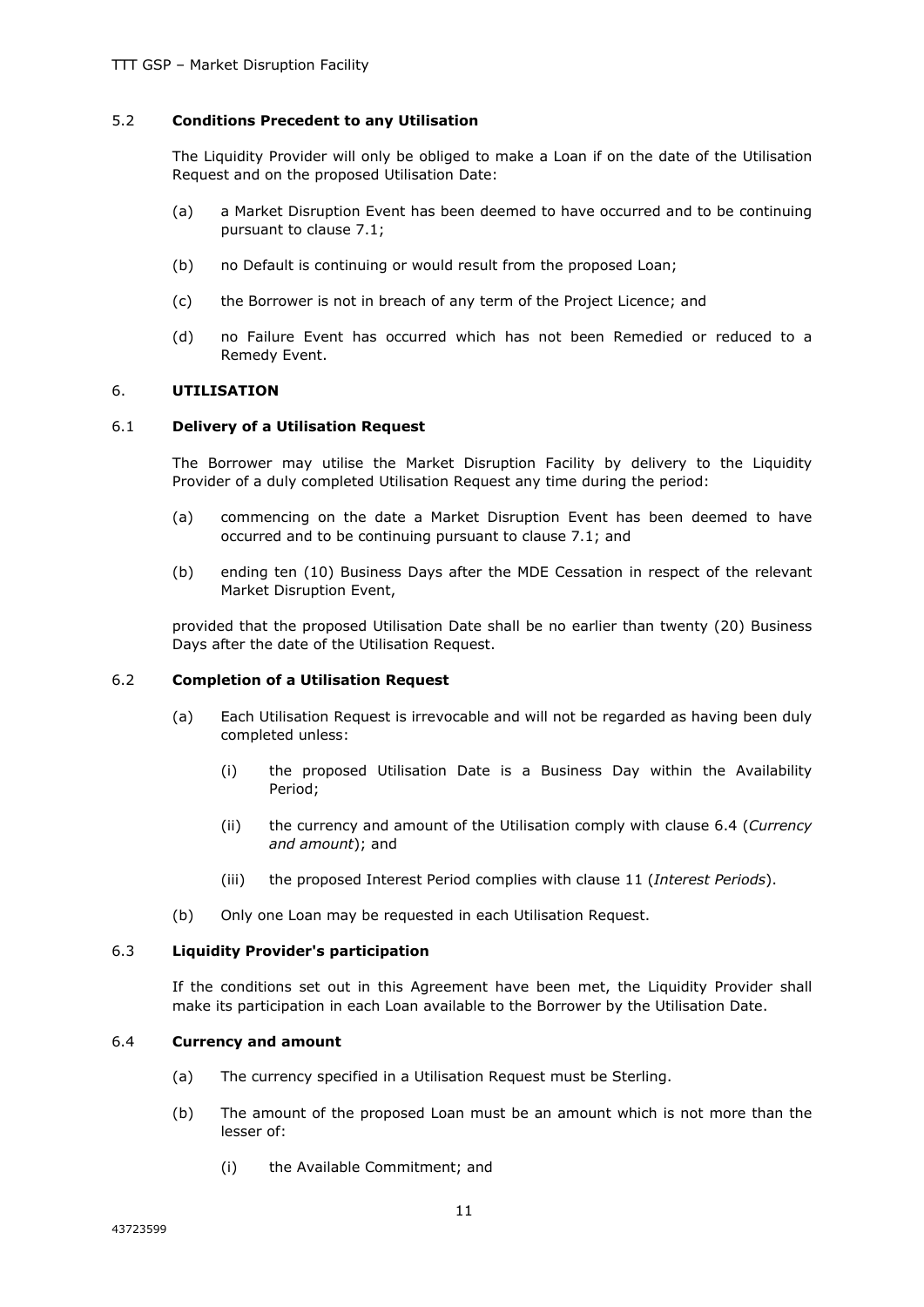(ii) the amount of Debt that would have been issued pursuant to the Quarterly Bond Issuance Schedule but for the occurrence of a Market Disruption Event, and which is a minimum of £100,000,000 (one hundred million).

# 6.5 **Cancellation of Commitment**

The Commitment which, at that time, is unutilised shall be automatically cancelled on the last day of the Availability Period.

# 7. **MARKET DISRUPTION DETERMINATION**

- 7.1 For the purposes of this Agreement, a Market Disruption Event will be deemed to have occurred and to be continuing:
	- (a) if the Parties agree in writing to make such a determination; or
	- (b) the Panel makes such a determination following a Panel Reference (as defined in clause 7.2(b)).
- 7.2 As soon as the Borrower is of the reasonable opinion that a Market Disruption Event has occurred:
	- (a) the Borrower may request the Liquidity Provider to confirm in writing that it agrees that a Market Disruption Event has occurred and is continuing; and
	- (b) in the event that the Liquidity Provider does not confirm its agreement within five (5) Business Days of receipt of the Borrower's request under clause 7.2(a) the Borrower shall be entitled to make a reference to the Panel (a "**Panel Reference**") in relation to the relevant request.
- 7.3 In the Panel Reference, the Borrower shall explain in reasonable detail why it considers a Market Disruption Event has occurred and is continuing. Following a Panel Reference, the Parties may each provide the Panel with whatever supporting evidence they think appropriate within five (5) Business Days of the date on which the Borrower made a reference to the Panel (or such longer period as the Parties agree).
- 7.4 The Panel shall be required to make a determination on whether or not a Market Disruption Event has occurred and is continuing within ten (10) Business Days of the date on which the Panel Reference was made or such longer period as the Parties may agree is necessary.
- 7.5 The Panel's determination in accordance with this clause 7 is (except in the case of manifest error or fraud) final and binding on all Parties.

# 8. **RESUMPTION OF MARKET**

- 8.1 For the purposes of this Agreement, a Market Disruption Event will be deemed no longer to be continuing:
	- (a) if the Parties agree in writing to make such a determination; or
	- (b) the Panel makes such a determination following a Resumption of Market Panel Reference (as defined in clause 8.2(b)).
- 8.2 As soon as either Party is of the reasonable opinion that a Market Disruption Event is no longer continuing: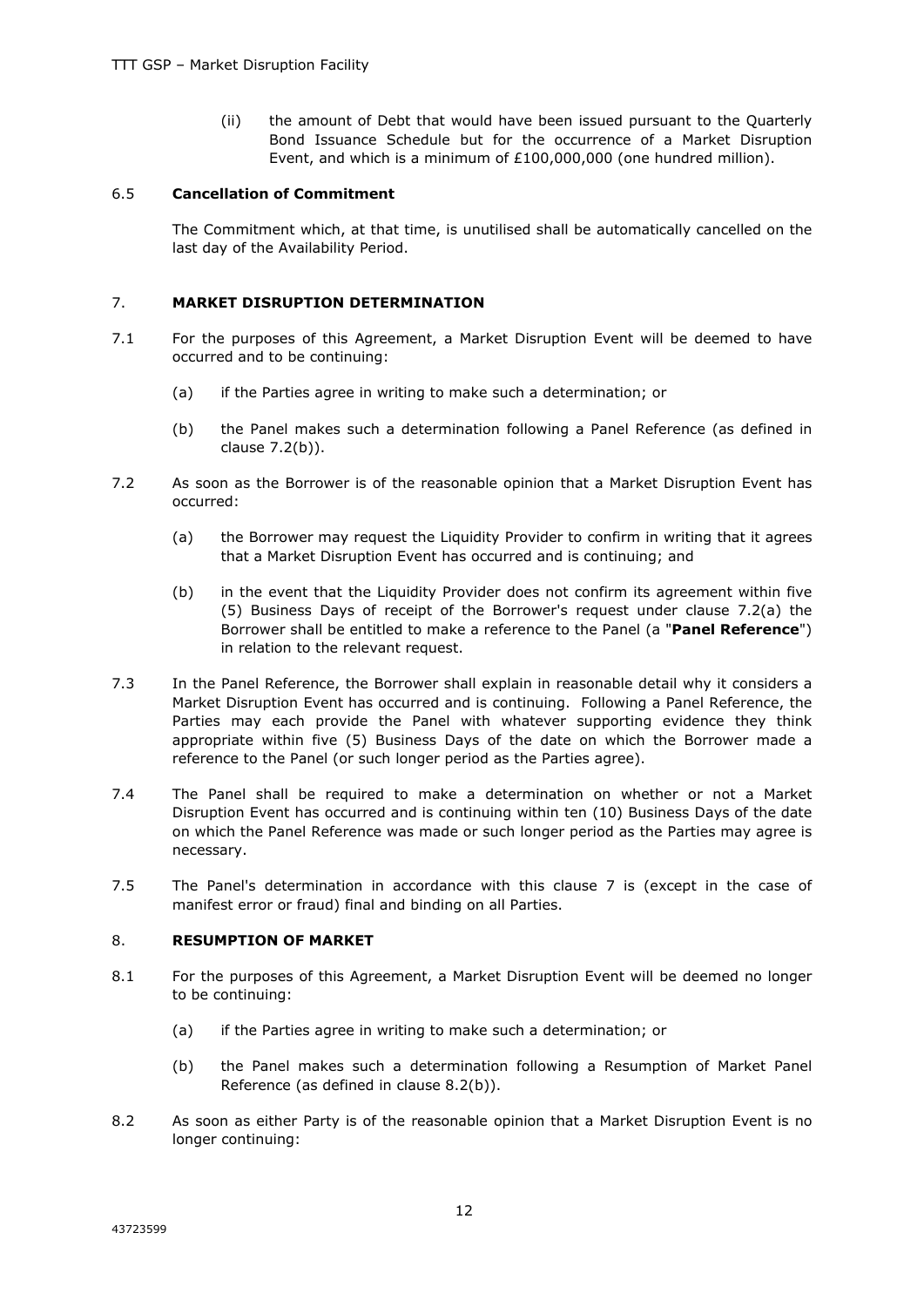- (a) either Party may request the other Party to confirm in writing that it agrees that a Market Disruption Event is no longer continuing; and
- (b) in the event that the other Party does not confirm its agreement within five (5) Business Days of receipt of the request under clause 8.2(a), the requesting Party shall be entitled to make a reference to the Panel (a **"Resumption of Market Panel Reference"**) in relation to the relevant request.
- 8.3 In the Resumption of Market Panel Reference, the referring Party shall explain in reasonable detail why it considers a Market Disruption Event is no longer continuing. Following a Resumption of Market Panel Reference, the Parties may each provide the Panel with whatever supporting evidence they think appropriate within five (5) Business Days of the date on which the reference to the Panel was made (or such longer period as the Parties agree).
- 8.4 The Panel shall be required to make a determination on whether or not a Market Disruption Event is no longer continuing within ten (10) Business Days of the date on which the Resumption of Market Panel Reference was made or such longer period as the Parties may agree is necessary.
- 8.5 The Panel's determination in accordance with this clause 8 is (except in the case of manifest error or fraud) final and binding on all Parties.

# 9. **REPAYMENT, MANDATORY PREPAYMENT AND VOLUNTARY CANCELLATION/PREPAYMENT**

# 9.1 **Repayment of Loans**

- (a) Subject to clause 8 (*Resumption of Market*) and the remainder of this clause 9, the Borrower shall transfer to the Liquidity Provider, at each Interest Payment Date, 100 per cent of the cash available for distribution after:
	- (i) payment of Allowable Project Spend, any Additional Allowable Project Spend incurred and any Disallowed Expenditure payable by the Borrower;
	- (ii) in circumstances where Schedule 3 (*Obligor Pre-Default Priority of Payments*) to the Security Trust and Intercreditor Deed applies, amounts have been applied in accordance with paragraphs 1 to 7 of Schedule 3 (*Obligor Pre-Default Priority of Payments*) to the Security Trust and Intercreditor Deed; and
	- (iii) following a Loan Event of Default (as defined in the Master Definitions Agreement) but prior to the Secured Creditors taking enforcement action, amounts have been applied in a manner consistent with paragraphs 1 - 7 of Schedule 3 (*Obligor Pre-Default Priority of Payments*) to the Security Trust and Intercreditor Deed as if that schedule applied.
- (b) Notwithstanding any other term of this Agreement, the Borrower shall repay a Loan on the Final Maturity Date for that Loan together with any accrued interest.

# 9.2 **Mandatory prepayment of Loans**

(a) Following a determination that a Market Disruption Event is deemed no longer to be continuing in accordance with clause 8 (*Resumption of Market*) and subject to clause 9.2(b), the Borrower shall repay the Loans, upon completion of a Debt Issuance.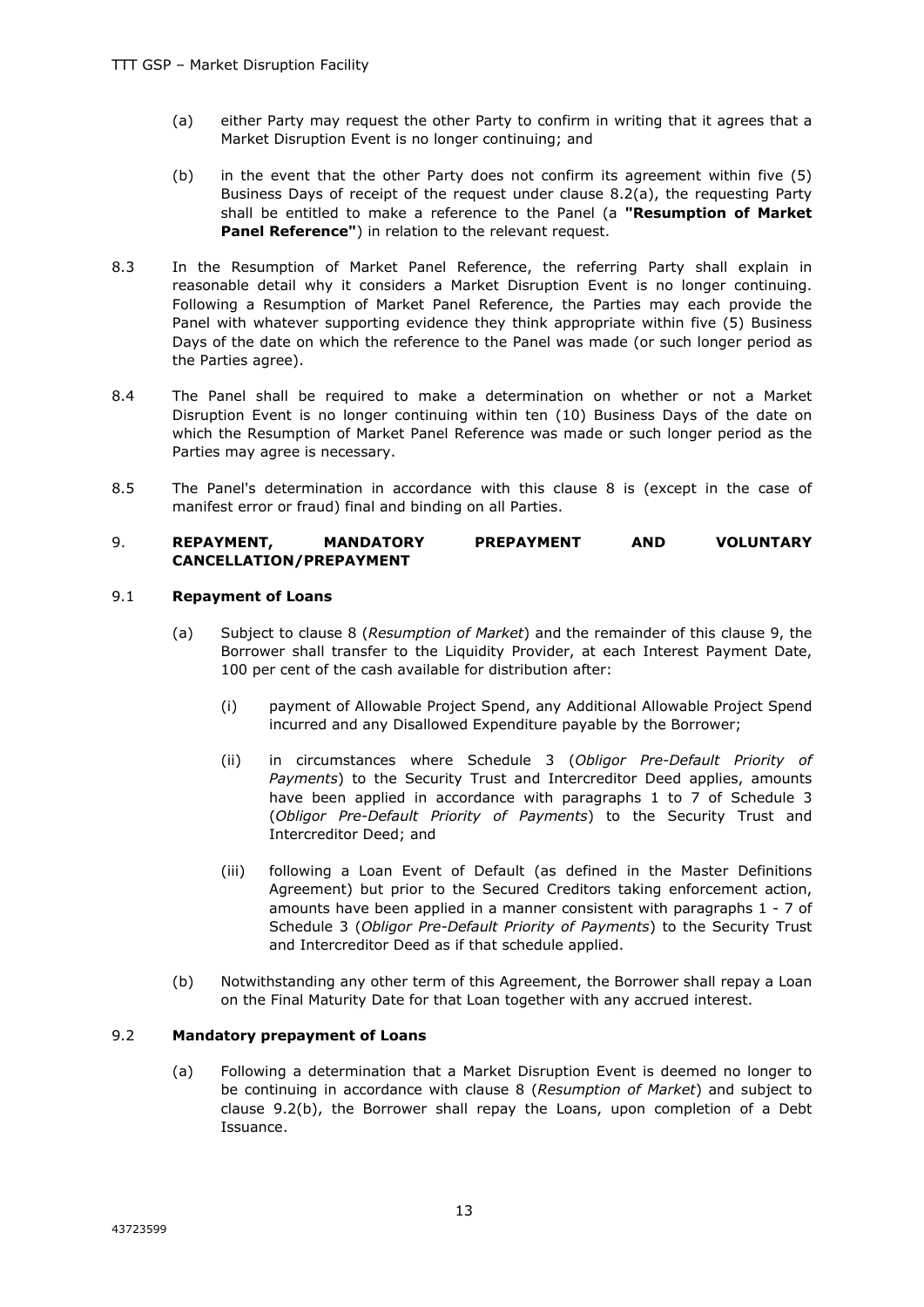- (b) To the extent that a Market Disruption Event is deemed no longer to be continuing in accordance with clause 8 (*Resumption of Market*), but the Borrower is incapable of raising a Debt Issuance sufficient:
	- (i) to meet the anticipated and incurred Allowable Project Spend, any Additional Allowable Project Spend and any Disallowed Expenditure; and
	- (ii) to repay all the Loans and any other amounts due but unpaid under this Agreement,

this clause 9.2 shall not prevent the Borrower from paying the Allowable Project Spend, any Additional Allowable Project Spend and any Disallowed Expenditure which was incurred and became due and payable prior to the MDE Cessation ahead of repaying the Loans in accordance with clause 9.2(a) or any other amounts due but unpaid under this Agreement, provided that the Borrower has, by the date of such proposed payment, used reasonable endeavours to complete a Debt Issuance as referred to in this clause 9.2 sufficient to also repay all the Loans and any other amounts due but unpaid under this Agreement.

(c) The Borrower shall be under a continuing obligation to use reasonable endeavours to complete a Debt Issuance (within the meaning of paragraph (ii) of such definition) until all amounts outstanding under this Agreement have been repaid in full in accordance with this clause 9.2.

# 9.3 **Illegality**

If, in the United Kingdom, it becomes unlawful for the Liquidity Provider to perform any of its obligations as contemplated by this Agreement or to fund or maintain any Loan:

- (a) the Liquidity Provider shall promptly notify the Borrower upon becoming aware of that event;
- (b) upon the Liquidity Provider notifying the Borrower, the Commitment will be immediately cancelled; and
- (c) the Borrower shall repay the Loans on the last day of the Interest Period for each Loan occurring after the Liquidity Provider has notified the Borrower or, if earlier, the date specified by the Liquidity Provider in the notice delivered to the Borrower (being no earlier than the last day of any applicable grace period permitted by law).

# 9.4 **Voluntary cancellation**

The Borrower may, if it gives the Liquidity Provider not less than twenty (20) Business Days' prior notice (or such shorter period as the Liquidity Provider may agree), cancel the whole or any part (but if in part in a minimum amount of £50,000,000) of the Available Commitment.

# 9.5 **Voluntary prepayment of Loans**

The Borrower may, if it gives the Liquidity Provider not less than twenty (20) Business Days' prior notice (or such shorter period as the Liquidity Provider may agree), prepay the whole or any part of a Loan (but if in part, being an amount that reduces the amount of the Loan by a minimum amount of £10,000,000).

# 9.6 **Restrictions**

(a) Any notice of cancellation or prepayment given by any Party under this clause 9 shall be irrevocable and, unless a contrary indication appears in this Agreement,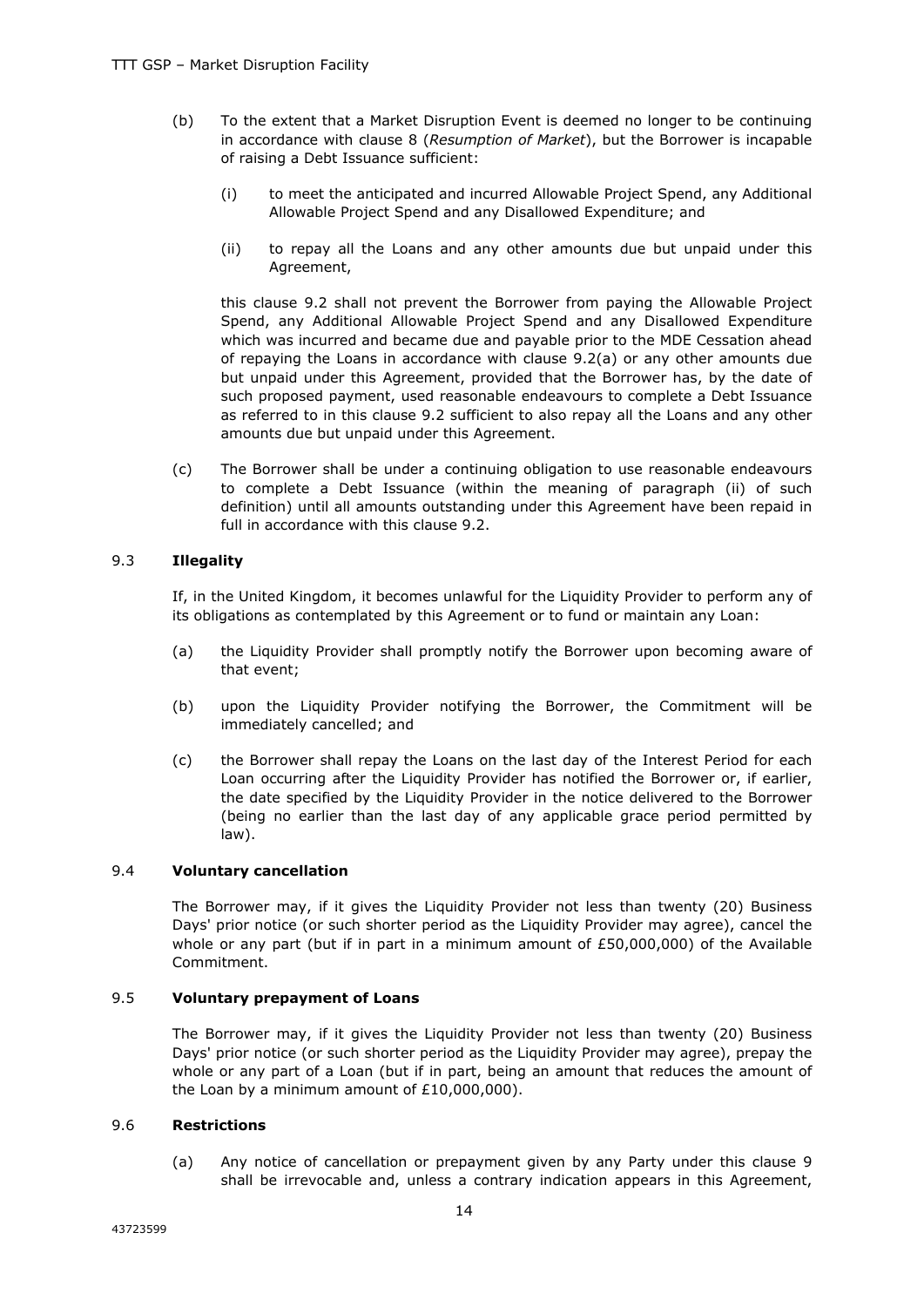shall specify the date or dates upon which the relevant cancellation or prepayment is to be made and the amount of that cancellation or prepayment.

- (b) Any prepayment under this Agreement shall be made together with accrued interest on the amount prepaid and without premium or penalty.
- (c) Unless a contrary indication appears in this Agreement, any part of the Market Disruption Facility which is prepaid may be reborrowed in accordance with the terms of this Agreement.
- (d) The Borrower shall not repay or prepay all or any part of the Loans or cancel all or any part of the Commitment except at the times and in the manner expressly provided for in this Agreement.
- (e) No amount of the Commitment cancelled under this Agreement may be subsequently reinstated.
- (f) If all or part of a Loan is repaid or prepaid and is not available for redrawing (other than by operation of clause 5.2 (*Conditions Precedent to any Utilisation*)), an amount of the Commitment (equal to the Loan which is repaid or prepaid) will be deemed cancelled on the date of repayment or prepayment.

# 10. **INTEREST**

# 10.1 **Calculation of interest**

The rate of interest on each Loan for each Interest Period is the percentage rate per annum which is set at the Fixed Rate.

# 10.2 **Payment of interest**

The Borrower shall pay accrued interest on each Loan on each Interest Payment Date.

# 10.3 **Default interest**

- (a) If the Borrower fails to pay any amount payable by it under this Agreement on its due date, interest shall accrue on the overdue amount from the due date up to the date of actual payment (both before and after judgment) at a rate which is the sum of 2 per cent. and the Fixed Rate.
- (b) Default interest (if unpaid) arising on an overdue amount will be compounded with the overdue amount at the end of each Interest Period applicable to that overdue amount but will remain immediately due and payable.

# 10.4 **Notification of rates of interest**

The Liquidity Provider shall promptly notify the Borrower of the determination of a rate of interest under this Agreement.

# 11. **INTEREST PERIODS**

# 11.1 **Selection of Interest Periods**

- (a) Subject to the remaining provisions of this clause 11, the Borrower may, with the prior consent of the Liquidity Provider agree any duration for each Interest Period other than that specified in clause 1.1 (Definitions).
- (b) An Interest Period for a Loan shall not extend beyond the Final Maturity Date for that Loan.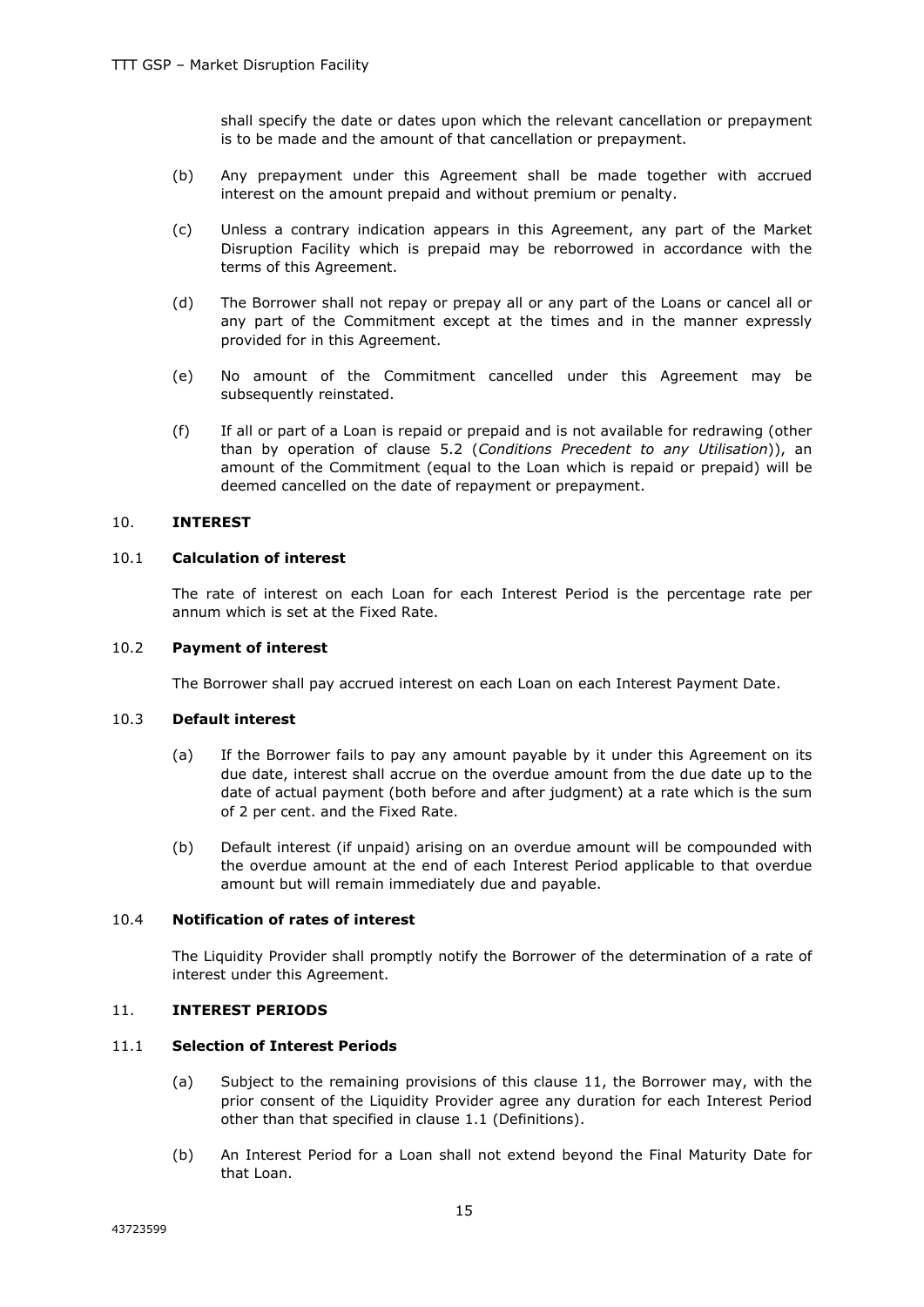# 11.2 **Non-Business Days**

If an Interest Period would otherwise end on a day which is not a Business Day, that Interest Period will instead end on the next Business Day in that calendar month (if there is one) or the preceding Business Day (if there is not).

# 12. **FEES**

# 12.1 **Commitment fee**

In relation to each Market Disruption Event that is deemed to have occurred, the Borrower shall pay to the Liquidity Provider a fee in Sterling computed on a daily basis at the rate of 1 per cent per annum on the Available Commitment during the period from the date the relevant Market Disruption Event has been deemed to have occurred and be continuing pursuant to clause 7.1 until the date ten (10) Business Days after the MDE Cessation in respect of the relevant Market Disruption Event (a **"Commitment Period"**).

- 12.2 The accrued commitment fee is payable:
	- (a) semi-annually in arrears on the corresponding Interest Payment Dates;
	- (b) on the last day of the relevant Commitment Period; and
	- (c) on the cancelled amount of the Commitment at the time the cancellation is effective.

# 12.3 **Arrangement fee**

The Borrower shall pay to the Liquidity Provider an arrangement fee of  $E2,500,000$  on Licence Award.

# 13. **TAX GROSS UP AND INDEMNITIES**

# 13.1 **Definitions**

Unless a contrary indication appears, in this clause 13 a reference to "determines" or "determined" means a determination made in the absolute discretion of the person making the determination.

# 13.2 **Tax gross-up**

- (a) The Borrower shall make all payments to be made by it without any Tax Deduction, unless a Tax Deduction is required by law.
- (b) The Borrower shall promptly upon becoming aware that the Borrower must make a Tax Deduction (or that there is any change in the rate or the basis of a Tax Deduction) notify the Liquidity Provider accordingly. Similarly, the Liquidity Provider shall notify the Borrower on becoming so aware in respect of a payment payable to the Liquidity Provider.
- (c) If a Tax Deduction is required by law to be made by the Borrower, the amount of the payment due from the Borrower shall be increased to an amount which (after making any Tax Deduction) leaves an amount equal to the payment which would have been due if no Tax Deduction had been required.
- (d) A payment shall not be increased under paragraph (c) above by reason of a Tax Deduction on account of Tax imposed by the United Kingdom, if on the date on which the payment falls due: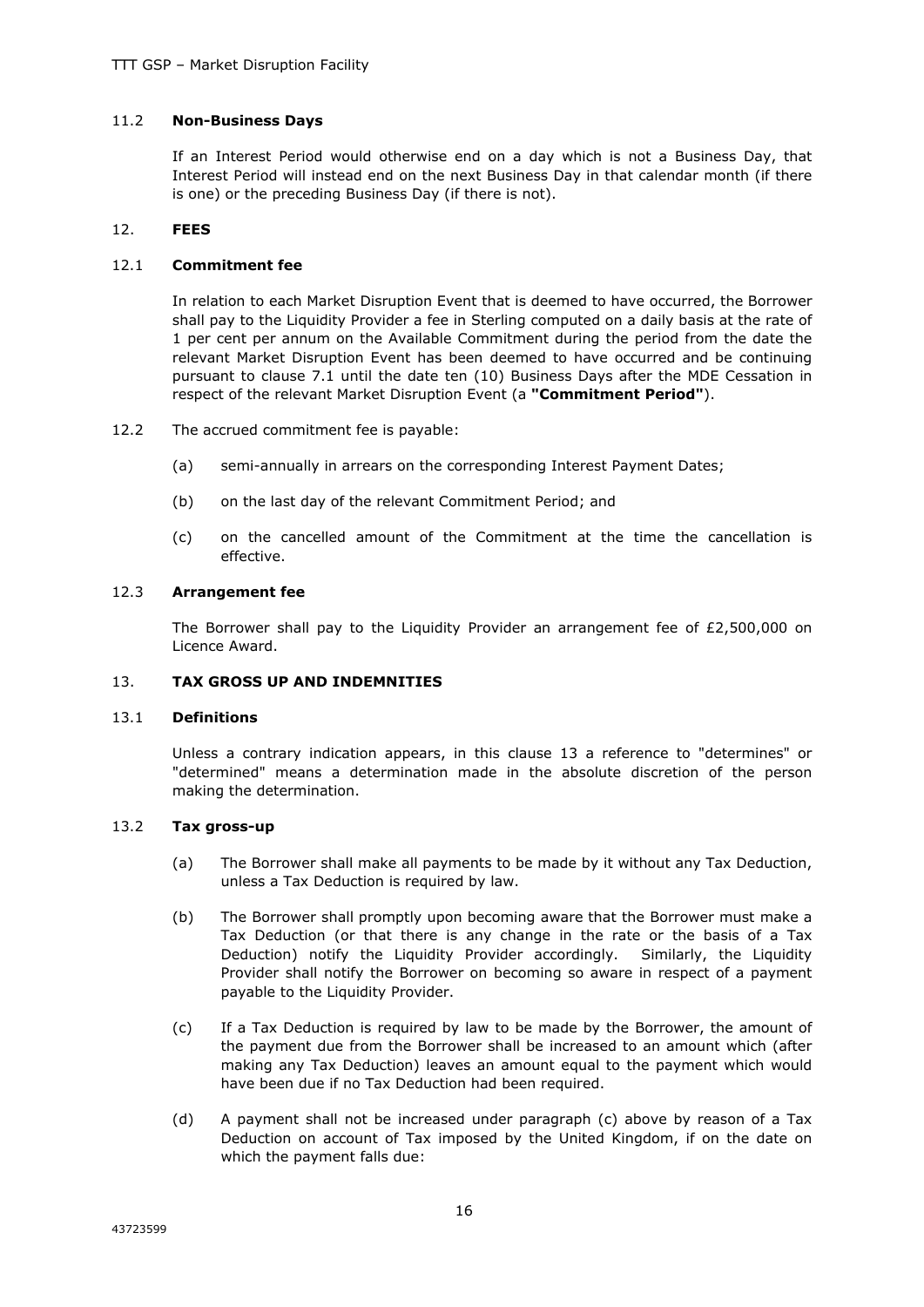- (i) the payment could have been made to the Liquidity Provider without a Tax Deduction if the Liquidity Provider had been a Qualifying Lender, but on that date the Liquidity Provider is not or has ceased to be a Qualifying Lender other than as a result of any change after the date it became a Liquidity Provider under this Agreement in (or in the interpretation, administration, or application of) any law, or any published practice or published concession of any relevant taxing authority; or
- (ii) the Liquidity Provider is a Qualifying Lender and:
	- (A) an officer of H.M. Revenue & Customs has given (and not revoked) a direction (a Direction) under section 931 ITA which relates to the payment and the Liquidity Provider has received from the Borrower a certified copy of that Direction; and
	- (B) the payment could have been made to the Liquidity Provider without any Tax Deduction if that Direction had not been made; or
- (iii) the Liquidity Provider is a Qualifying Lender and:
	- (A) the Liquidity Provider has not given a Tax Confirmation to the Borrower; and
	- (B) the payment could have been made to the Liquidity Provider without any Tax Deduction if the Liquidity Provider had given a Tax Confirmation to the Borrower, on the basis that the Tax Confirmation would have enabled the Borrower to have formed a reasonable belief that the payment was an "excepted payment" for the purpose of section 930 ITA.
- (e) If the Borrower is required to make a Tax Deduction, the Borrower shall make that Tax Deduction and any payment required in connection with that Tax Deduction within the time allowed and in the minimum amount required by law.
- (f) Within thirty (30) days of making either a Tax Deduction or any payment required in connection with that Tax Deduction, the Borrower shall deliver to the Liquidity Provider a statement under section 975 of the ITA or other evidence reasonably satisfactory to the Liquidity Provider that the Tax Deduction has been made or (as applicable) any appropriate payment paid to the relevant taxing authority.
- (g) The Liquidity Provider gives a Tax Confirmation to the Borrower by entering into this Agreement.
- (h) The Liquidity Provider shall promptly notify the Borrower if there is any change in the position from that set out in the Tax Confirmation.

# 13.3 **Tax indemnity**

- (a) The Borrower shall (within three Business Days of demand by the Liquidity Provider) pay to the Liquidity Provider an amount equal to the loss, liability or cost which the Liquidity Provider determines will be or has been (directly or indirectly) suffered for or on account of Tax by the Liquidity Provider in respect of a Senior Financing Agreement.
- (b) Paragraph (a) above shall not apply to the extent a loss, liability or cost:
	- (i) is compensated for by an increased payment under clause 13.2 (Tax grossup); or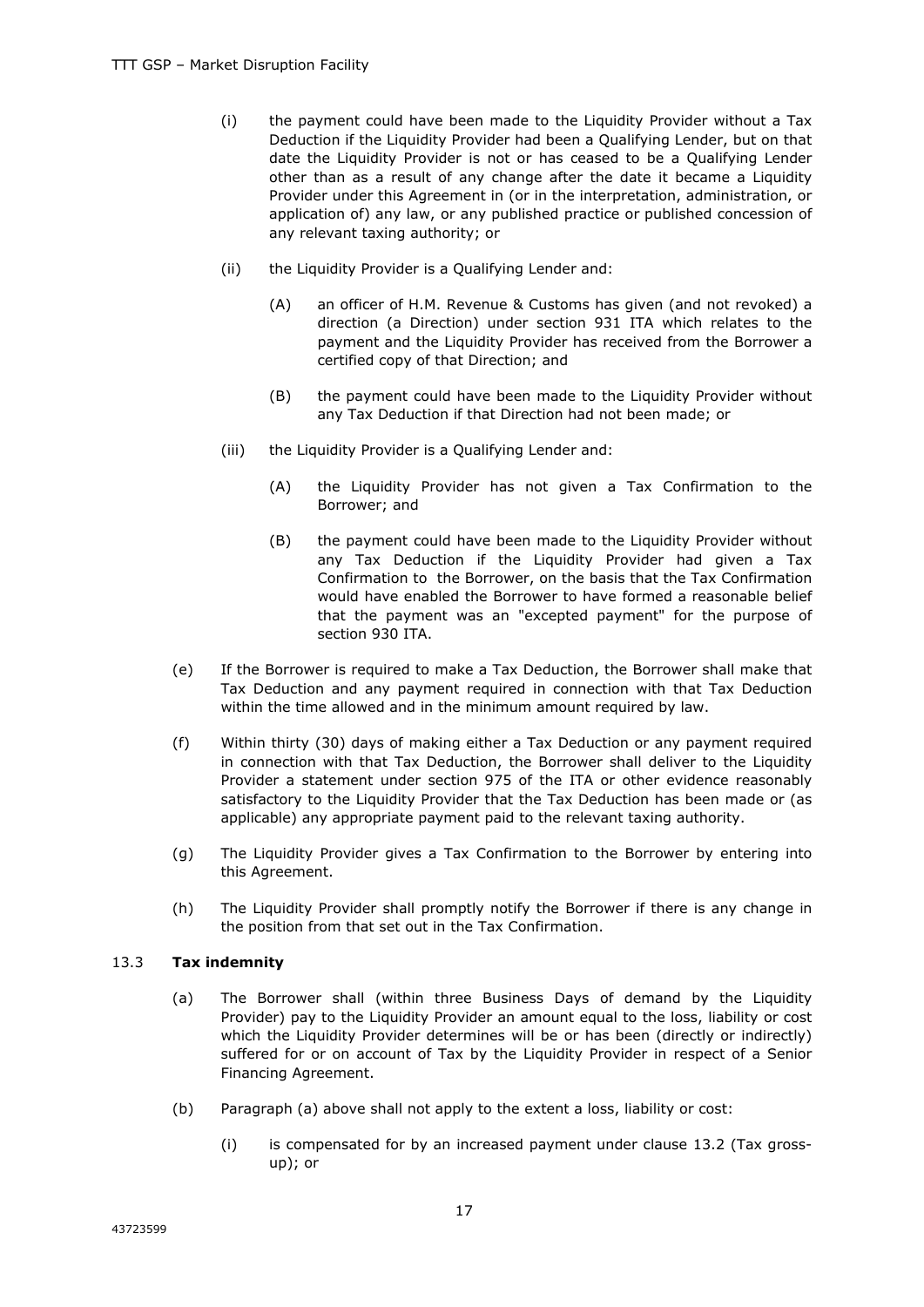- (ii) would have been compensated for by an increased payment under clause 13.2 (Tax gross-up) but was not so compensated solely because one of the exclusions in paragraph (d) of clause 13.2 (Tax gross-up) applied.
- (c) If the Liquidity Provider makes, or intends to make, a claim under paragraph (a) above it shall promptly notify the Borrower of the event which will give, or has given, rise to the claim.

# 13.4 **Tax Credit**

If the Borrower makes a Tax Payment and the Liquidity Provider determines that:

- (a) a Tax Credit is attributable to an increased payment of which that Tax Payment forms part, to that Tax Payment or to a Tax Deduction in consequence of which that Tax Payment was required; and
- (b) the Liquidity Provider has obtained and utilised that Tax Credit,

the Liquidity Provider shall pay an amount to the Borrower which the Liquidity Provider determines will leave it (after that payment) in the same after-Tax position as it would have been in had the Tax Payment not been required to be made by the Borrower.

# 13.5 **Stamp taxes**

The Borrower shall pay and, within three Business Days of demand, indemnify the Liquidity Provider against any cost, loss or liability that the Liquidity Provider incurs in relation to all stamp duty, registration (including any penalty or interest payable in relation to such stamp duty or registration) and other similar Taxes payable in respect of any Senior Financing Agreement.

# 13.6 **VAT**

- (a) All amounts expressed to be payable under a Senior Financing Agreement by any Party to the Liquidity Provider which (in whole or in part) constitute the consideration for any supply for VAT purposes are deemed to be exclusive of any VAT which is chargeable on that supply, and accordingly, if VAT is or becomes chargeable on any supply made by the Liquidity Provider to any Party under a Senior Financing Agreement and the Liquidity Provider is required to account to the relevant tax authority for the VAT, that Party must pay to the Liquidity Provider (in addition to and at the same time as paying any other consideration for such supply) an amount equal to the amount of the VAT (and the Liquidity Provider must promptly provide an appropriate VAT invoice to that Party).
- (b) Where a Senior Financing Agreement requires any Party to reimburse or indemnify the Liquidity Provider for any cost or expense, that Party shall reimburse or indemnify (as the case may be) the Liquidity Provider for the full amount of such cost or expense, including such part thereof as represents VAT, save to the extent that the Liquidity Provider reasonably determines that it is entitled to credit or repayment in respect of such VAT from the relevant tax authority.
- (c) Any reference in this clause 13.6 to any Party shall, at any time when such Party is treated as a member of a group for VAT purposes, include (where appropriate and unless the context otherwise requires) a reference to the representative member of such group at such time (the term "representative member" to have the same meaning as in the Value Added Tax Act 1994).
- (d) If VAT is chargeable on any supply made by the Liquidity Provider to any Party under a Senior Financing Agreement and if reasonably requested by the Liquidity Provider, the Party must promptly give the Liquidity Provider details of its VAT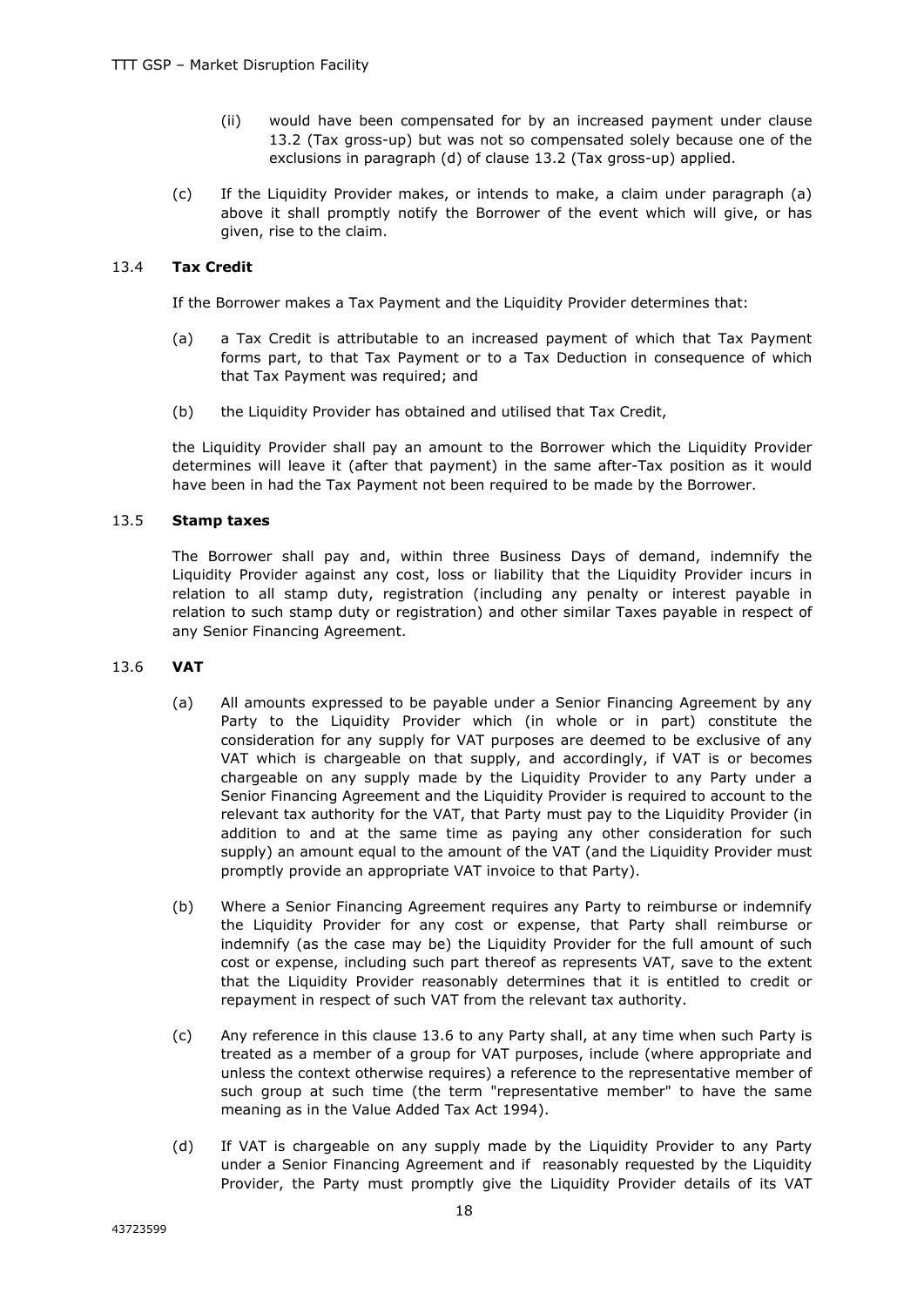registration number and any other information as is reasonable requested in connection with the Liquidity Provider's reporting requirements for the supply.

#### 14. **OTHER INDEMNITIES**

#### 14.1 **Other indemnities**

The Borrower shall, within three (3) Business Days of demand, indemnify the Liquidity Provider against any cost, loss or liability incurred by the Liquidity Provider as a result of:

- (a) the occurrence of any Event of Default;
- (b) a failure by the Borrower to pay any amount due under a Senior Financing Agreement on its due date;
- (c) funding, or making arrangements to fund, a Loan requested by the Borrower in a Utilisation Request but not made by reason of the operation of any one or more of the provisions of this Agreement (other than by reason of default or negligence by the Liquidity Provider alone); or
- (d) a Loan (or part of a Loan) not being prepaid in accordance with a notice of prepayment given by the Borrower.

# 15. **MITIGATION BY THE LIQUIDITY PROVIDER**

# 15.1 **Mitigation**

- (a) The Liquidity Provider shall, in consultation with the Borrower, take all reasonable steps to mitigate any circumstances which arise and which would result in any amount becoming payable under or pursuant to, or cancelled pursuant to, any of clause 9.3 (*Illegality*) or clause 13 (*Tax gross up and Indemnities*).
- (b) Clause 15.1(a) does not in any way limit the obligations of the Borrower under the Senior Financing Agreements.

#### 15.2 **Limitation of liability**

- (a) The Borrower shall indemnify the Liquidity Provider for all costs and expenses reasonably incurred by the Liquidity Provider as a result of steps taken by it under clause 15.1 (*Mitigation*).
- (b) The Liquidity Provider is not obliged to take any steps under clause 15.1 (*Mitigation*) if, in the opinion of the Liquidity Provider (acting reasonably), to do so might be prejudicial to it.

# 16. **COSTS AND EXPENSES**

#### 16.1 **Transaction expenses**

The Borrower shall promptly on demand pay the Liquidity Provider the amount of all costs and expenses (including legal fees) reasonably incurred by it in connection with the negotiation, preparation, printing and execution of:

- (a) this Agreement and any other documents referred to in this Agreement to the extent related to any waivers and/or amendments of the documents required after the date of this Agreement; and
- (b) any other Senior Financing Agreements executed after the date of this Agreement.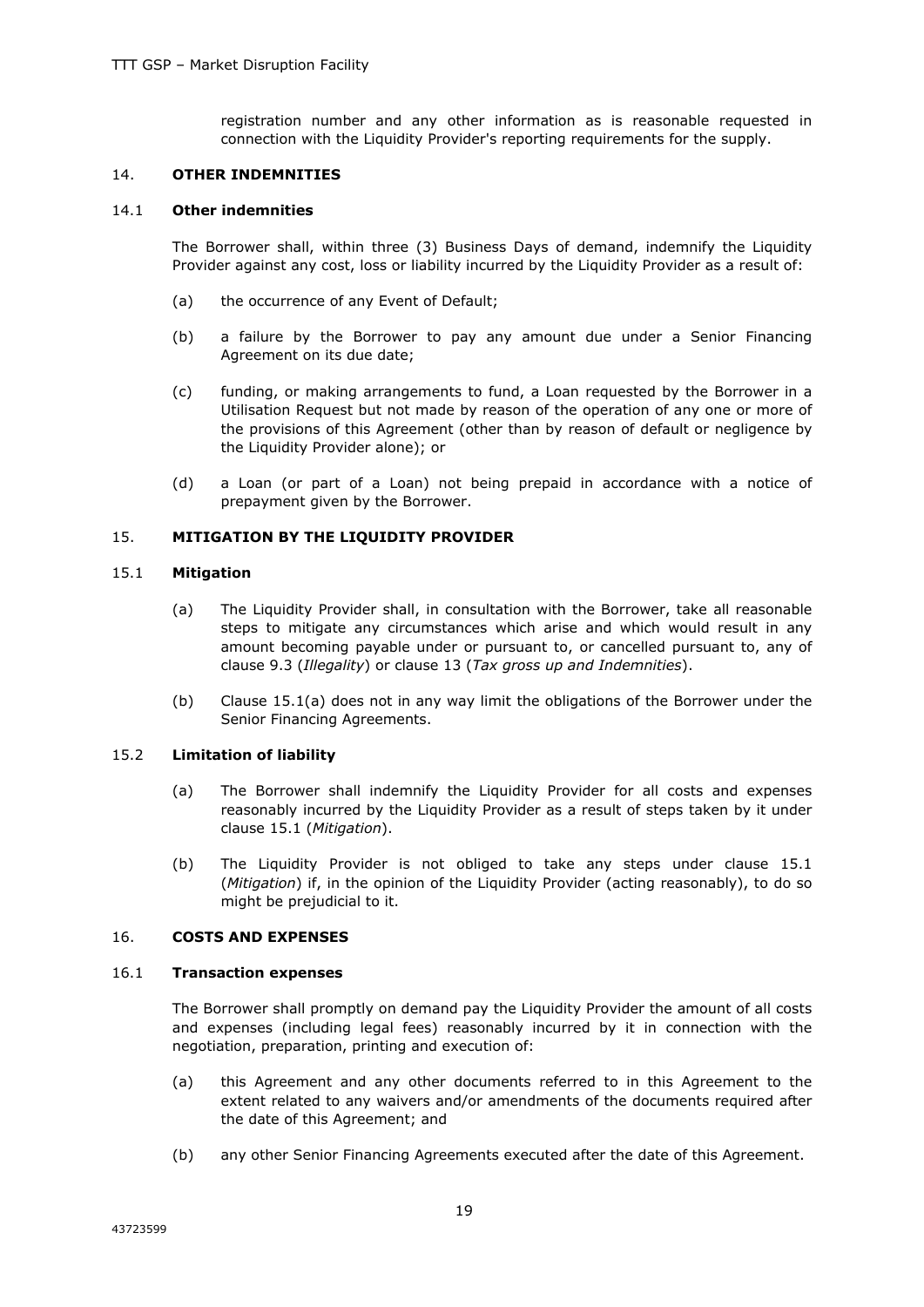# 16.2 **Amendment costs**

If (a) the Borrower requests an amendment, waiver or consent or (b) an amendment is required pursuant to clause 19.7 (*Change of currency*), the Borrower shall, within three (3) Business Days of demand, reimburse the Liquidity Provider for the amount of all costs and expenses (including legal fees) reasonably incurred by the Liquidity Provider in responding to, evaluating, negotiating or complying with that request or requirement.

# 16.3 **Enforcement costs**

The Borrower shall, within three (3) Business Days of demand, pay to the Liquidity Provider the amount of all costs and expenses (including legal fees) incurred by the Liquidity Provider in connection with the enforcement of, or the preservation of any rights under, any Senior Financing Agreement.

#### 17. **CANCELLATION AND REPAYMENT**

Subject to the terms of Security Trust and Intercreditor Deed, at any time after the occurrence of an Event of Default (and so long as it is continuing) the Liquidity Provider may by written notice to the Borrower do all or any of the following in addition and without prejudice to any other rights or remedies which it may have under this Agreement, the GSP or any of the other Senior Financing Agreements:

- (a) cancel any undrawn amount of the Market Disruption Facility whereupon the same shall be cancelled forthwith; and/or
- (b) declare any Loan to be immediately due and payable, whereupon the same shall become immediately due and payable by the Borrower, together with interest accrued thereon and all other sums due, owing or payable under this Agreement, or declare the same to be due and payable on demand in which case the Borrower shall make payment thereof on such demand by the Liquidity Provider made at any time thereafter; and/or
- (c) take any other action, exercise any other right or pursue any other remedy conferred upon the Liquidity Provider by the GSP or any other Senior Financing Agreement, or by any applicable law or regulation or otherwise as a consequence of such Event of Default.

# 18. **CHANGES TO THE PARTIES**

#### 18.1 **Change to the Borrower**

Unless expressly permitted to do so by clause 18 (*Assignment and Sub-Contracting*) of the Liaison Agreement, the Borrower may not assign any of its rights or transfer any of its rights or obligations under this Agreement.

# 18.2 **Restriction on Secretary of State**

Subject to clause 18.3 (*Secretary of State exception*), the Secretary of State shall not assign, novate or otherwise transfer its rights or obligations under this Agreement in whole or in part except with the prior written consent of IP OpCo (such consent not to be unreasonably withheld or delayed).

#### 18.3 **Secretary of State exception**

The Secretary of State may transfer or novate its rights and obligations under this Agreement to any Minister of the Crown or any entity directly wholly-owned or controlled by a Minister of the Crown (the **"Secretary of State Replacement"**) provided that: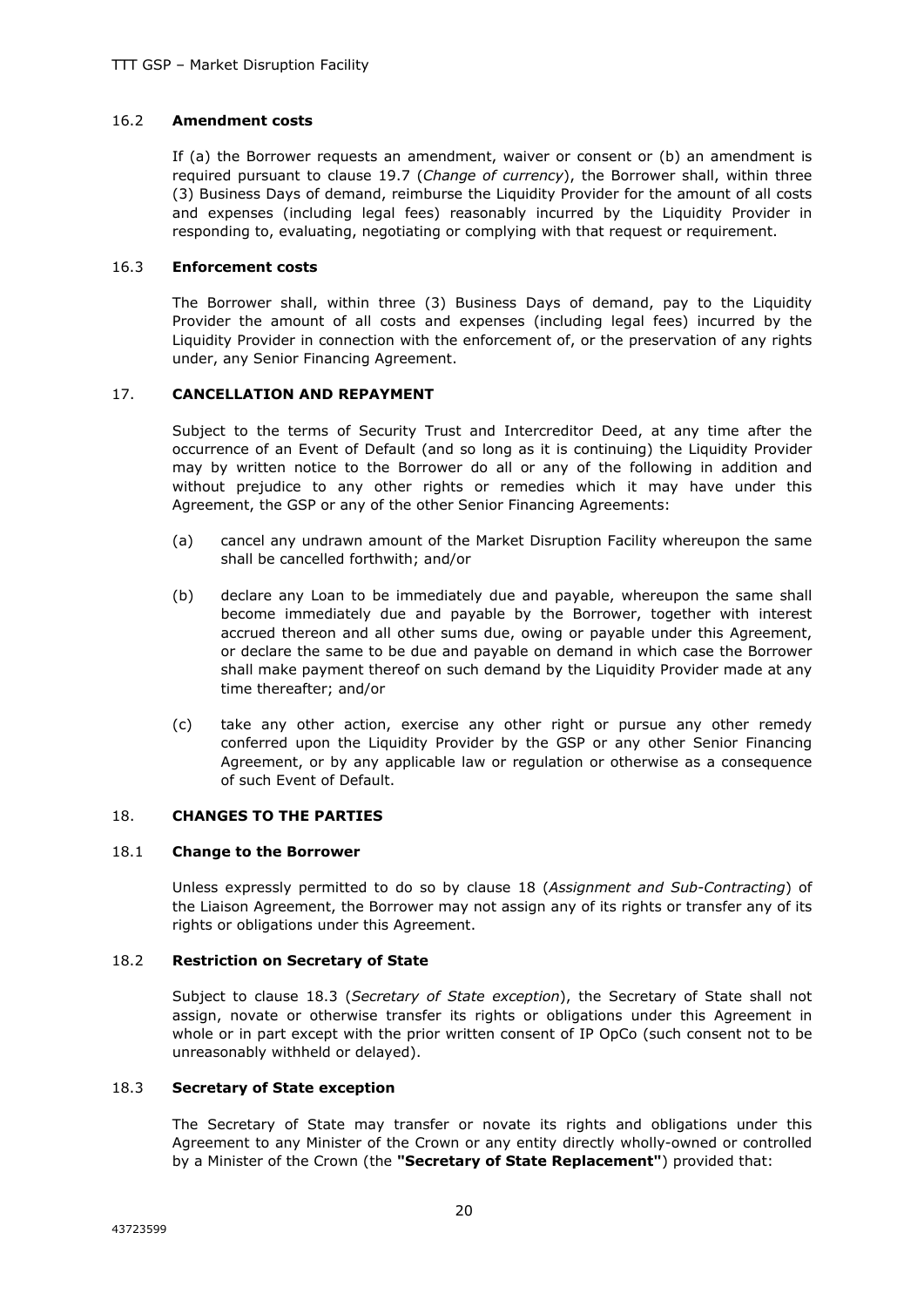- (a) such transfer or novation is in respect of all of the Secretary of State's or, as applicable, the previous Secretary of State Replacement's, rights and obligations under this Agreement;
- (b) the Secretary of State Replacement enters into documentation, in the same form or otherwise in a form reasonably acceptable to IP OpCo (such approval not to be unreasonably withheld or delayed), agreeing to be bound by the terms of this Agreement, with any consequential amendments which may be appropriate, as fully as if the Secretary of State Replacement had been a party to this Agreement and named in this Agreement in place of the Secretary of State or, as applicable, the previous Secretary of State Replacement;
- (c) where the Secretary of State Replacement is an entity directly wholly-owned or controlled by a Minister of the Crown, the Secretary of State has produced evidence to IP OpCo (acting reasonably) that:
	- (i) the Secretary of State Replacement has the power and financial capability to enter into, perform and deliver, and has taken all necessary action to authorise its entry into, performance and delivery of this Agreement; and
	- (ii) all approvals, consents, updates and assurances required for the purposes of clause  $18.3(c)(i)$  are, at the time of such transfer or novation, in full force and effect; and
- (d) all costs and expenses properly incurred by IP OpCo in effecting such transfer or novation are paid by the Secretary of State Replacement.

# 19. **PAYMENT MECHANICS**

# 19.1 **Payments to and by the Liquidity Provider**

- (a) On each date on which the Borrower or the Liquidity Provider is required to make a payment under a Senior Financing Agreement to the other Party, the Borrower or the Liquidity Provider shall make the same available to the Liquidity Provider or the Borrower, as the case may be, (unless a contrary indication appears in a Senior Financing Agreement) for value on the due date at the time and in such funds specified by the Party not required to make the payment as being customary at the time for settlement of transactions in the relevant currency in the place of payment.
- (b) Payment shall be made to such account in the principal financial centre of the country of that currency with such bank as the Liquidity Provider or the Borrower, as the case may be, specifies.

# 19.2 **Distributions**

- (a) Subject to paragraph (b), the Liquidity Provider may (with the consent of the Borrower or in accordance with clause 20 (*Set-Off*)) apply any amount payable by it to the Borrower in or towards payment (on the date and in the currency and funds of receipt) of any amount due from the Borrower under this Agreement.
- (b) The Borrower shall not declare, pay or make any Distribution during any period in which any Loan remains outstanding.

# 19.3 **Partial payments**

(a) If the Liquidity Provider receives a payment that is insufficient to discharge all the amounts then due and payable by the Borrower under this Agreement, the Liquidity Provider shall apply that payment towards the obligations of the Borrower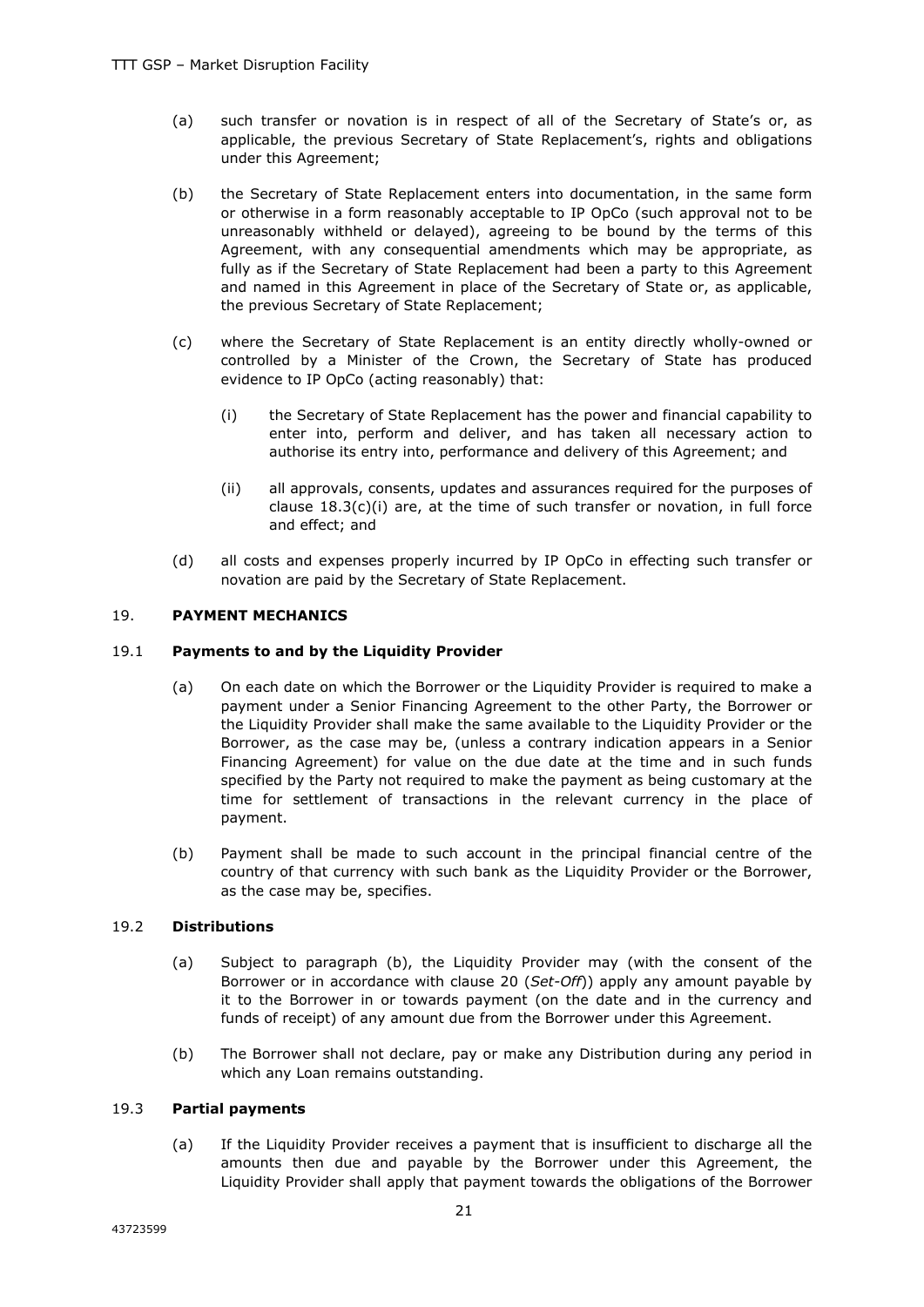under this Agreement in any order selected by the Liquidity Provider (after consultation with the Borrower).

(b) Paragraph (a) above will override any appropriation made by the Borrower.

# 19.4 **No set-off by the Borrower**

All payments to be made by the Borrower under the Senior Financing Agreements shall be calculated and be made without (and free and clear of any deduction for) set-off or counterclaim.

# 19.5 **Business Days**

- (a) Any payment which is due to be made on a day that is not a Business Day shall be made on the next Business Day in the same calendar month (if there is one) or the preceding Business Day (if there is not).
- (b) During any extension of the due date for payment of any principal or Unpaid Sum under this Agreement interest is payable on the principal or Unpaid Sum at the rate payable on the original due date.

# 19.6 **Currency of account**

- (a) Subject to paragraphs (b) and (c) below, Sterling is the currency of account and payment for any sum due from the Borrower under any Senior Financing Agreement.
- (b) Each payment in respect of costs, expenses or Taxes shall be made in the currency in which the costs, expenses or Taxes are incurred.
- (c) Any amount expressed to be payable in a currency other than Sterling shall be paid in that other currency.

# 19.7 **Change of currency**

- (a) Unless otherwise prohibited by law, if more than one currency or currency unit are at the same time recognised by the central bank of any country as the lawful currency of that country, then:
	- (i) any reference in the Senior Financing Agreements to, and any obligations arising under the Senior Financing Agreements in, the currency of that country shall be translated into, or paid in, the currency or currency unit of that country designated by the Liquidity Provider (after consultation with the Borrower); and
	- (ii) any translation from one currency or currency unit to another shall be at the official rate of exchange recognised by the central bank for the conversion of that currency or currency unit into the other, rounded up or down by the Liquidity Provider (acting reasonably).
- (b) If a change in any currency of a country occurs, this Agreement will, to the extent the Liquidity Provider (acting reasonably and after consultation with the Borrower) specifies to be necessary, be amended to comply with any generally accepted conventions and market practice in the Relevant Interbank Market and otherwise to reflect the change in currency.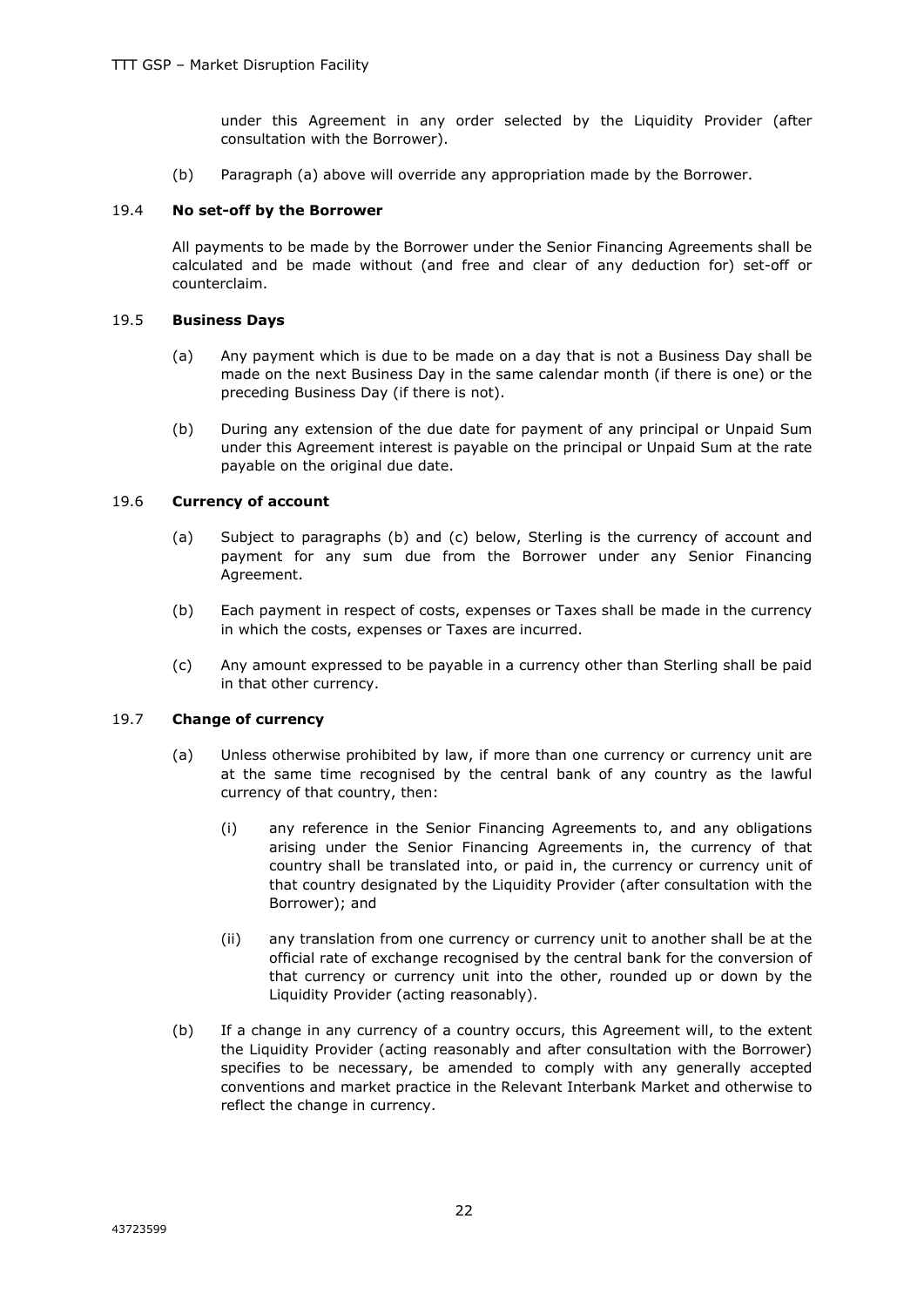# 20. **SET-OFF**

The Liquidity Provider may set off any matured obligation due to the Liquidity Provider from the Borrower under the Senior Financing Agreements against any matured obligation owed by the Liquidity Provider to the Borrower, regardless of the place of payment, booking branch or currency of either obligation. If the obligations are in different currencies, the Liquidity Provider may convert either obligation at a market rate of exchange in its usual course of business for the purpose of the set-off.

#### 21. **NOTICES**

#### 21.1 **Communications in writing**

Any communication to be made under or in connection with this Agreement shall be made in writing.

#### 21.2 **Addresses**

The address (and the department or officer, if any, for whose attention the communication is to be made) of each Party for any communication or document to be made or delivered under or in connection with this Agreement is as follows:

or any substitute address and fax number or department or officer as the Party may notify to the other Parties by not less than five (5) Business Days' notice.

# 21.3 **Delivery**

- (a) Subject to paragraph (b) below, any communication or document made or delivered by one person to another under or in connection with this Agreement will only be effective when it has been left at the relevant address or five (5) Business Days after being deposited in the post postage prepaid in an envelope addressed to it at that address and, if a particular department or officer is specified as part of its address details provided under clause 21.2 (Addresses), if addressed to that department or officer.
- (b) Any communication or document to be made or delivered to the Liquidity Provider will be effective only when actually received by the Liquidity Provider and then only if it is expressly marked for the attention of the department or officer identified with the Liquidity Provider's signature below (or any substitute department or officer as the Liquidity Provider shall specify for this purpose).
- (c) Any communication or document which becomes effective in accordance with paragraphs (a) or (b) above, after 5.00 p.m. in the place of receipt shall be deemed only to become effective on the following day.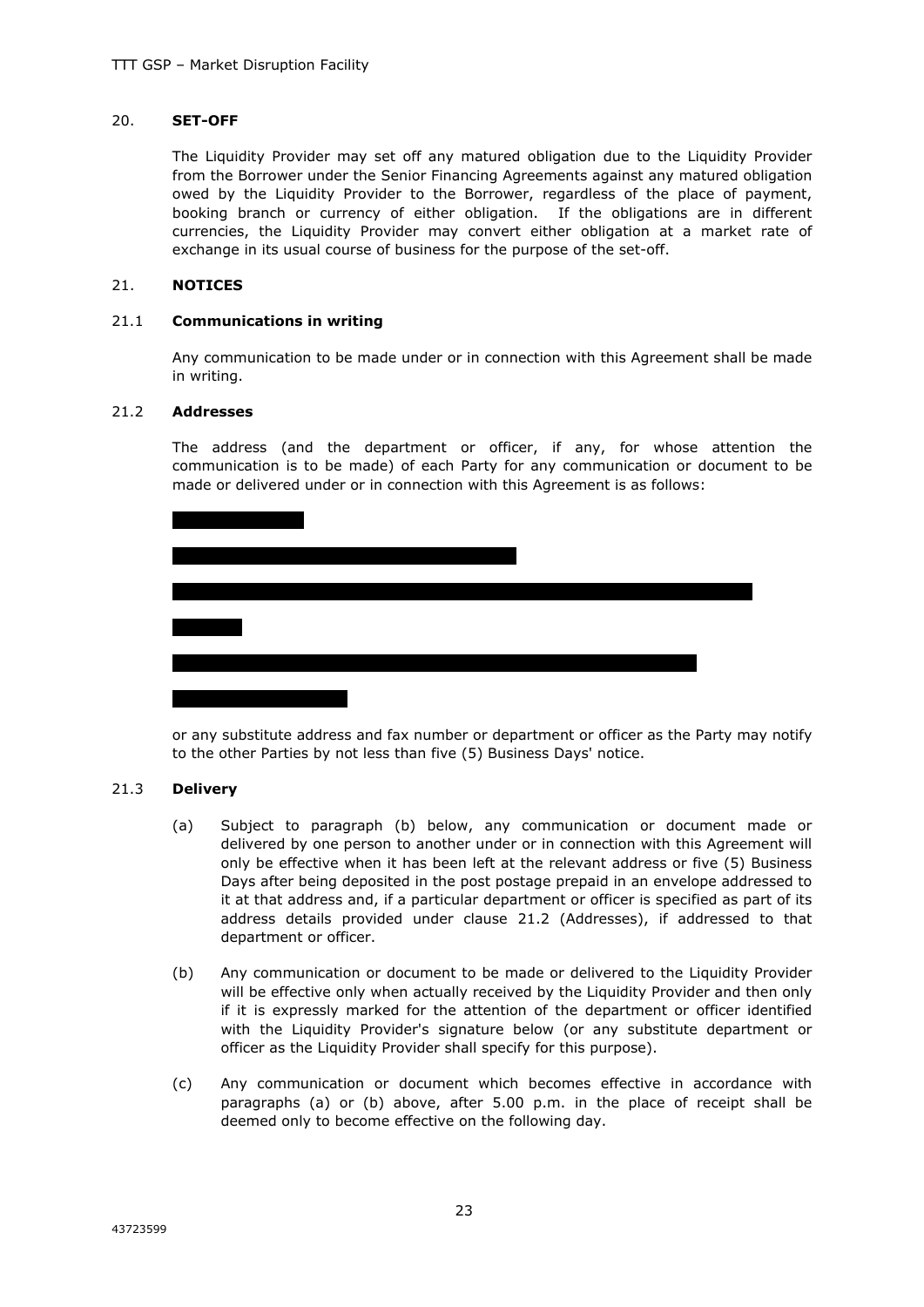# 21.4 **Electronic Communication**

- (a) Subject to paragraph (b) below, any communication to be made between the Liquidity Provider and the Borrower under or in connection with this Agreement may be made by electronic mail or other electronic means, if the Liquidity Provider and the Borrower:
	- (i) agree that, unless and until notified to the contrary, this is to be an accepted form of communication;
	- (ii) notify each other in writing of their electronic mail address and/or any other information required to enable the sending and receipt of information by that means; and
	- (iii) notify each other of any change to their address or any other such information supplied by them by not less than five (5) Business Days' notice.
- (b) Any electronic communication made between the Liquidity Provider and the Borrower will be effective only when actually received in readable form and in the case of any electronic communication made by the Borrower to the Liquidity Provider only if it is addressed in such a manner as the Liquidity Provider shall specify for this purpose.
- (c) Any electronic communication which becomes effective, in accordance with paragraph (b) above, after 5.00 p.m. in the place of receipt shall be deemed only to become effective on the following day.

# 22. **CALCULATIONS AND CERTIFICATES**

# 22.1 **Accounts**

In any litigation or arbitration proceedings arising out of or in connection with a Senior Financing Agreement, the entries made in the accounts maintained by the Liquidity Provider are prima facie evidence of the matters to which they relate.

# 22.2 **Certificates and Determinations**

Any certification or determination by the Liquidity Provider of a rate or amount under any Senior Financing Agreement is, in the absence of manifest error, conclusive evidence of the matters to which it relates.

# 22.3 **Day count convention**

Any interest, commission or fee accruing under a Senior Financing Agreement will accrue from day to day and is calculated on the basis of the actual number of days elapsed and a year of 365 days or, in any case where the practice in the Relevant Interbank Market differs, in accordance with that market practice.

# 23. **PARTIAL INVALIDITY**

If, at any time, any provision of the Senior Financing Agreements is or becomes illegal, invalid or unenforceable in any respect under any law of any jurisdiction, neither the legality, validity or enforceability of the remaining provisions nor the legality, validity or enforceability of such provision under the law of any other jurisdiction will in any way be affected or impaired.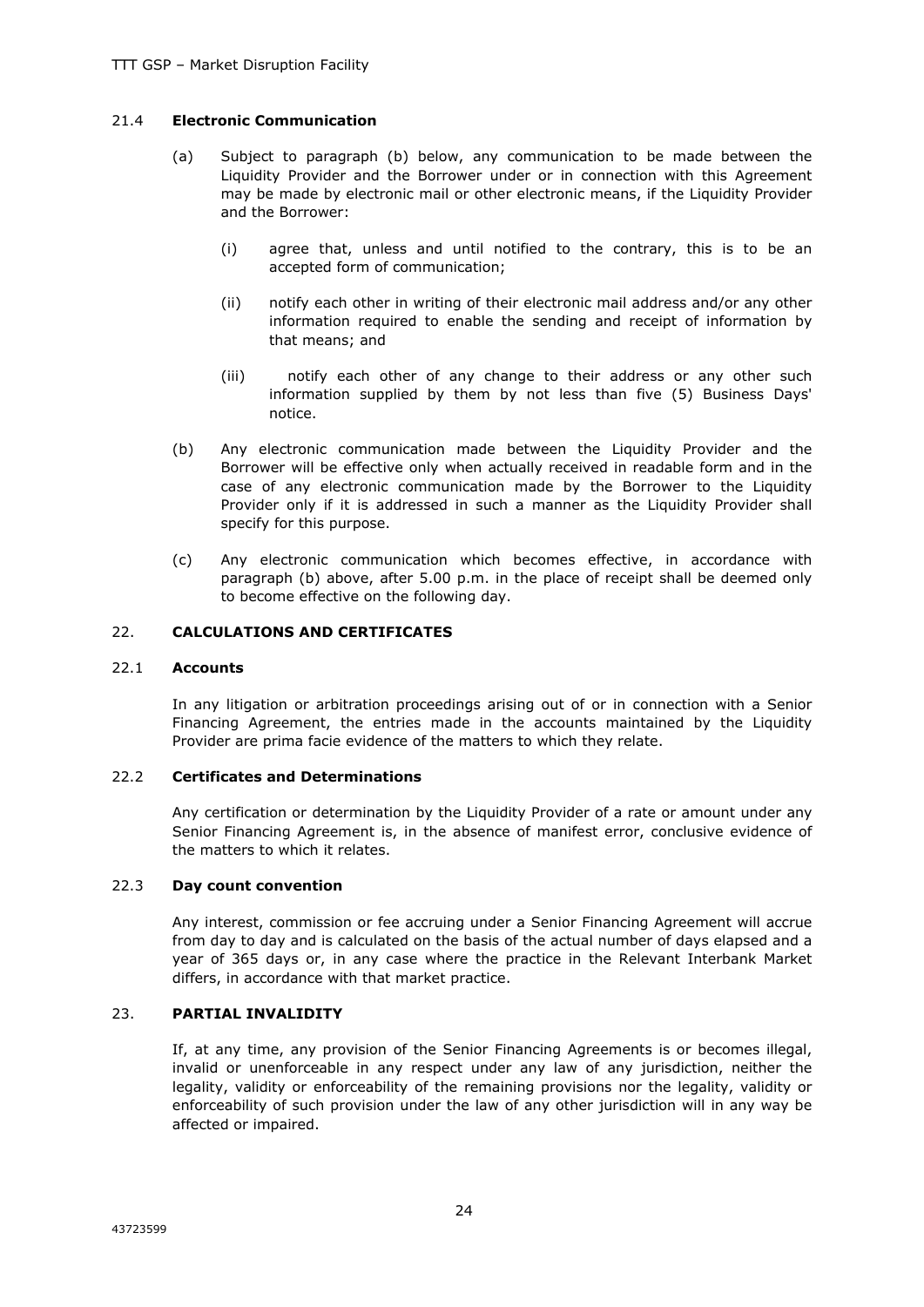#### 24. **REMEDIES AND WAIVERS**

No failure to exercise, nor any delay in exercising, on the part of the Liquidity Provider, any right or remedy under the Senior Financing Agreements shall operate as a waiver of any such right or remedy or constitute an election to affirm any of the Senior Financing Agreements. No election to affirm any of the Senior Financing Agreements on the part of the Liquidity Provider shall be effective unless it is in writing. No single or partial exercise of any right or remedy shall prevent any further or other exercise or the exercise of any other right or remedy. The rights and remedies provided in this Agreement are cumulative and not exclusive of any rights or remedies provided by law.

#### 25. **CONSEQUENTIAL LOSS**

Except where expressly stated otherwise, in no event shall the Liquidity Provider be liable to the Borrower in respect of any Consequential Loss (whether on the basis of breach of contract, indemnity, warranty, tort, breach of statutory duty or otherwise) for any matter arising out of or in connection with this Agreement.

#### 26. **AMENDMENTS AND WAIVERS**

- 26.1 Any term of this Agreement may be amended or waived only with the consent of the Liquidity Provider and the Borrower and any such amendment or waiver will be binding on all Parties.
- 26.2 The Borrower may effect any amendment or waiver permitted by this clause.

#### 27. **COUNTERPARTS**

This Agreement may be executed in any number of counterparts, and by each Party on separate counterparts. Each counterpart is an original, but all counterparts shall together constitute one and the same instrument. Delivery of a counterpart of this Agreement by e-mail attachment shall be an effective mode of delivery.

# 28. **ENTIRE AGREEMENT**

- 28.1 This Agreement constitutes the entire agreement between the Parties and supersedes and extinguishes all previous drafts, agreements, arrangements and understandings between them, whether written or oral, relating to its subject matter.
- 28.2 Subject to clause 28.3, each Party agrees that it shall have no remedies in respect of any representation or warranty (whether made innocently or negligently) that is not set out in this Agreement. No Party shall have any claim for innocent or negligent misrepresentation based upon any statement in this Agreement.
- 28.3 Nothing in this Agreement shall exclude or limit liability in respect of fraud, fraudulent misstatement or any other matter to the extent not permitted by law to be excluded or limited.

# 29. **CONFIDENTIALITY**

#### *Confidentiality*

# 29.1 **Confidential Information**

Subject to clause 29.2 and clauses 29.6 to 29.15, the Parties shall at all times keep all Confidential Information confidential to the Party receiving it and shall not disclose such Confidential Information to any other person, except with the written authority of each Party to whom the information is confidential.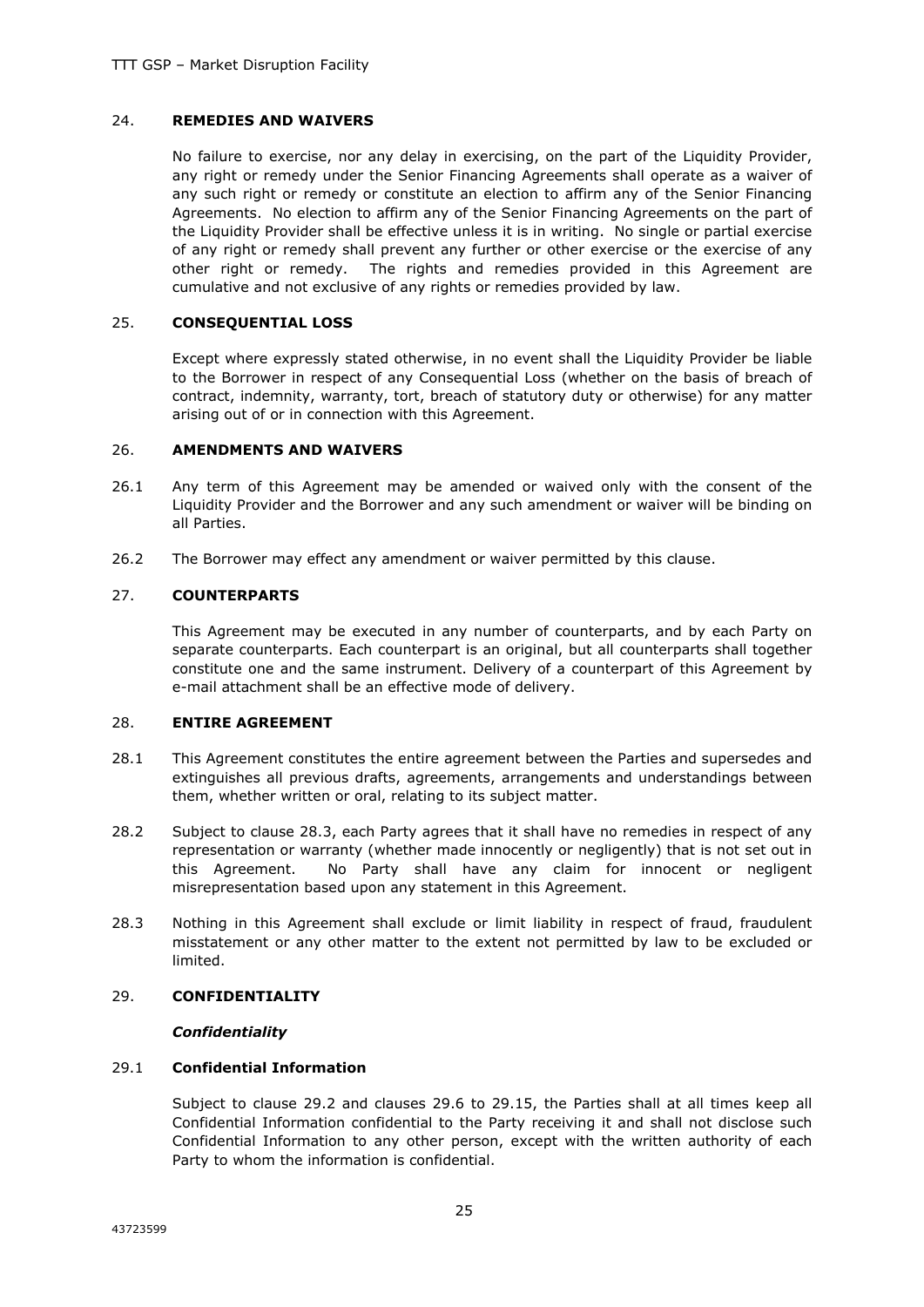# 29.2 **Disclosure of Confidential Information**

A Party shall, without the prior consent of the relevant other Party, be entitled to disclose Confidential Information of that other Party:

- (a) that is reasonably required by the Party for the performance of its obligations under the Transaction Documents, including the disclosure of any Confidential Information to any employee, consultant, agent, officer, sub-contractor (of any tier) or adviser to the extent necessary to enable that Party to perform its obligations under the Transaction Documents;
- (b) to any Secured Creditors or their professional advisers (including any rating agencies, if applicable) or insurance advisers or, where it is proposed that a person should or may provide funds (whether directly or indirectly and whether by loan, equity participation or otherwise) to the Borrower to enable it to carry out its obligations under the Transaction Documents, to that Person and their advisers but only to the extent reasonably necessary to enable a decision to be taken on the proposal;
- (c) to the extent required by the Water Industry Act or any other applicable law or pursuant to an order of any court of competent jurisdiction, any parliamentary obligation or the rules of any stock exchange or governmental or regulatory authority having the force of law including for the purposes of the National Audit Act 1983, the Comptroller and Auditor General;
- (d) to register or record any authorisations and to effect property registration that may be required;
- (e) for the purpose of the examination and certification of any Party's accounts; and
- (f) to enable a determination to be made under a dispute resolution procedure arising out of or in connection with this Agreement,

providing that any such disclosure is made in Good Faith.

29.3 Nothing in this clause 29 shall be deemed to prohibit, prevent or hinder, or render any Party liable for, the disclosure of any information by that Party to the Regulator, the Parliamentary Commissioner for Administration, a Minister of the Crown or any department of the Government of the United Kingdom, the European Commission, Parliament, the Scottish Parliament, the National Assembly of Wales, the Mayor of London, the Greater London Authority or any department or officer of any of them for the purpose of facilitating the carrying out of its functions.

# 29.4 **Obligations preserved**

Where disclosure is permitted under clause 29.2, other than clauses 29.2(c) and 29.2(d), the Party making such disclosure shall ensure that the recipient of the information is subject to the same obligation of confidentiality as that contained in this Agreement.

# 29.5 **Exploitation of information**

Subject to use of the information for the purposes expressly contemplated in clauses  $29.2(b)$ ,  $29.2(c)$  and  $29.2(e)$ , no Party shall make use of any information arising out of the Project issued or provided by or on behalf of any Party in connection with the Transaction Documents otherwise than for the purposes of the Transaction Documents, except with the written consent of the Party by whom or on whose behalf the information was provided.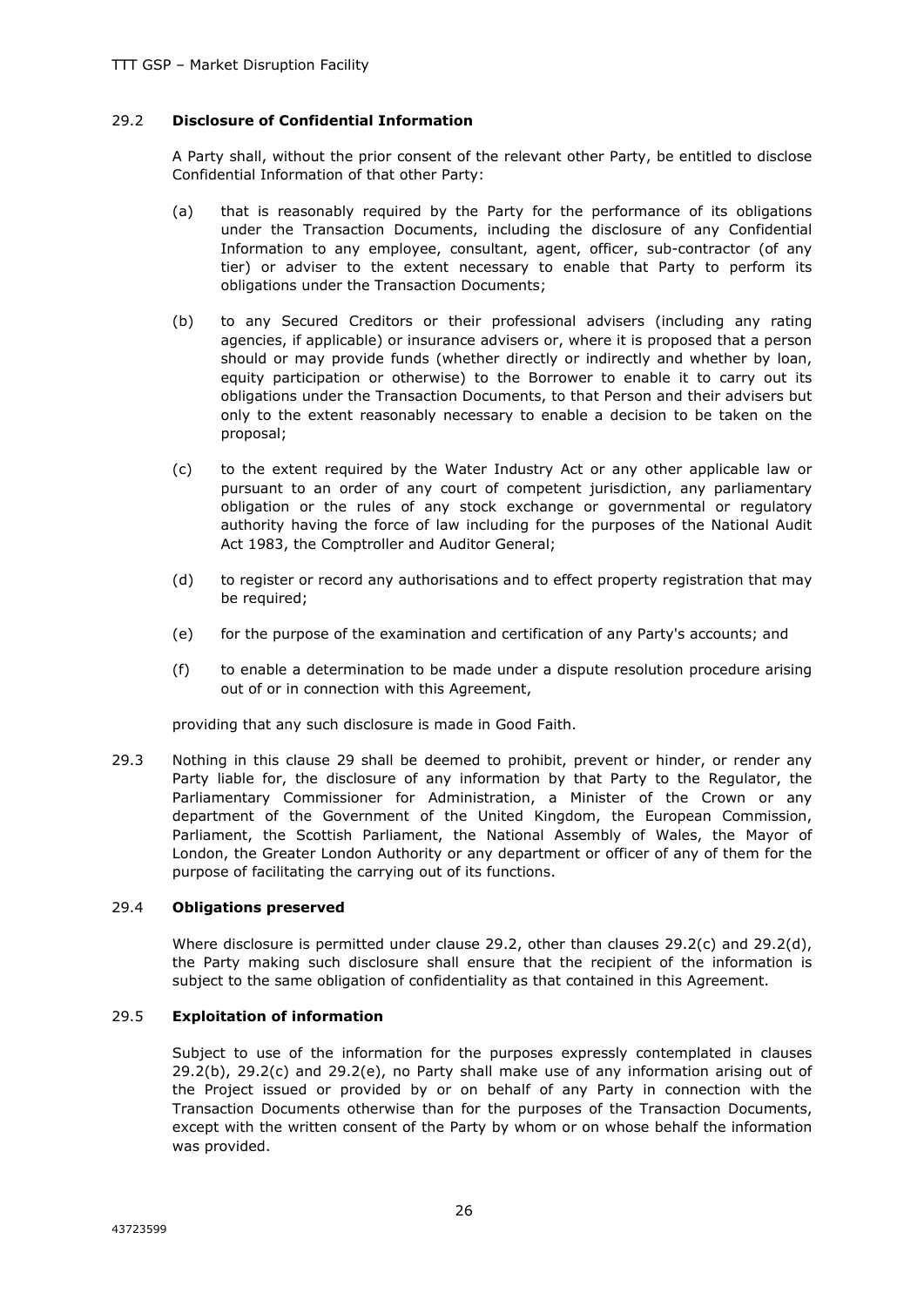*Freedom of Information*

- 29.6 For the purposes of clauses 29.6 to 29.15:
	- (a) **"Request for Information"** shall have the meaning set out in the FOIA or the Environmental Information Regulations as relevant (where the meaning set out for the term "request" shall apply); and
	- (ii) **"Information"** has the meaning given under Section 84 of the FOIA.
- 29.7 The Parties acknowledge that the Secretary of State is, and that the Borrower may become, subject to the requirements of the FOIA and the Environmental Information Regulations and each Party shall, subject to the remaining provisions of this clause 29, facilitate compliance by each other Party (as the case may be) with its Information disclosure requirements pursuant to the same in the manner provided for in clauses 29.8 to 29.15 (inclusive).
- 29.8 Where a Party (the **"RfI Recipient"**) receives a Request for Information in relation to Information that is confidential to another Party, the RfI Recipient shall provide a copy of such Request for Information to the relevant other Party within two (2) Business Days of receiving the Request for Information.
- 29.9 Within ten (10) Business Days of receiving a Request for Information from the RfI Recipient (or such longer period as the RfI Recipient may specify), the relevant other Party shall provide all necessary assistance as reasonably requested by the RfI Recipient in connection with any such Information, to enable the RfI Recipient to respond to a Request for Information within the time for compliance set out in Section 10 of the FOIA or Regulation 5 of the Environmental Information Regulations.
- 29.10 Following notification under clause 29.8, and up until such time as the relevant other Party has assisted the RfI Recipient in accordance with clause 29.9, the relevant other Party may make representations to the RfI Recipient as to whether:
	- (a) such Information requested should be disclosed and if so, on what basis;
	- (b) such Information may be or is Confidential Information or Commercially Sensitive Information; or
	- (c) further Information should reasonably be provided in order to identify and locate the Information requested,

provided always that, without prejudice to the relevant other Party's rights against the RfI Recipient in respect of any disclosure of Information made otherwise than in accordance with the FOIA, the RfI Recipient shall be responsible for determining:

- (d) whether Information is exempt from disclosure under the FOIA and the Environmental Information Regulations; and
- (e) whether Information is to be disclosed in response to a Request for Information;

in no event shall the relevant other Party respond directly, or allow its sub-contractors to respond directly, to a Request for Information unless expressly authorised to do so by the RfI Recipient.

29.11 Subject to clause 29.14, in deciding how to respond to a Request for Information which relates, or may relate, to Confidential Information or Commercially Sensitive Information, the RfI Recipient shall take into account any relevant representations by the relevant other Party in that regard that are made before expiry of the time period referred to in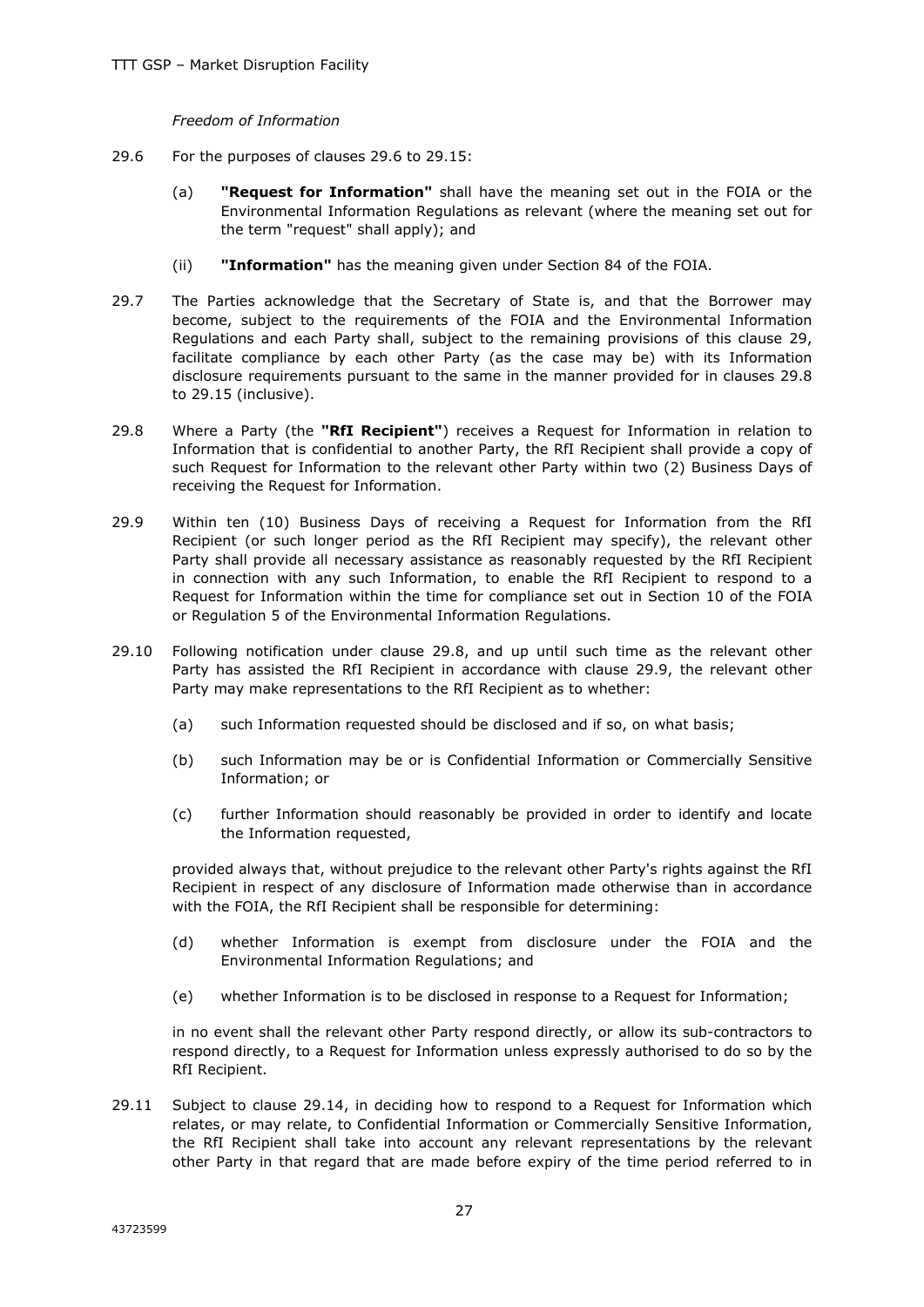clause 29.9, and the RfI Recipient shall not issue a response to the Request for Information before such date.

- 29.12 If the RfI Recipient decides to respond to a Request for Information which relates, or may relate, to Confidential Information or Commercially Sensitive Information by confirming that it holds Confidential Information or Commercially Sensitive Information and/or by disclosing Confidential Information or Commercially Sensitive Information, it shall notify the relevant other Party of its decision in writing at least three (3) Business Days before issuing such response.
- 29.13 In the event of a request from the RfI Recipient pursuant to clause 29.9, the relevant other Party shall as soon as practicable, and in any event within five (5) Business Days of receipt of such request, inform the RfI Recipient of the relevant other Party's estimated costs of complying with the request to the extent these would be recoverable if incurred by the RfI Recipient under Section 12(1) of the FOIA and the Fees Regulations. Where such costs (either on their own or in conjunction with the RfI Recipient's own such costs in respect of such Request for Information) will exceed the appropriate limit referred to in Section 12(1) of the FOIA and as set out in the Fees Regulations the RfI Recipient shall inform the relevant other Party in writing whether or not it still requires the relevant other Party to comply with the request and where it does require the relevant other Party to comply with the request the ten (10) Business Days period for compliance shall be extended by such number of additional days for compliance as the RfI Recipient is entitled to under Section 10 of the FOIA. In such case, the RfI Recipient shall notify the relevant other Party of such additional days as soon as practicable after becoming aware of them and shall reimburse the relevant other Party for such costs as the relevant other Party incurs in complying with the request to the extent it is itself entitled to reimbursement of such costs in accordance with its own FOIA policy from time to time.
- 29.14 The Parties acknowledge that (notwithstanding the other provisions of this clause 29) the RfI Recipient may, acting in accordance with the Department of Constitutional Affairs' Code of Practice on the Discharge of Functions of Public Authorities under Part I of the FOIA and the Code of Practice on the discharge of obligations of public authorities under the Environmental Information Regulations (the **"Codes"**), be obliged under the FOIA, or the Environmental Information Regulations to disclose Information concerning the other Parties or the Project:
	- (a) in certain circumstances without consulting with the relevant other Party; or
	- (b) following consultation with the relevant other Party and having taken their views into account,

provided always that where clause 29.14(a) applies the RfI Recipient shall, in accordance with the recommendations of the Codes, take reasonable steps, where appropriate, to give the relevant other Party notice, or failing that, to draw the disclosure to the attention of the relevant other Party after any disclosure.

29.15 The RfI Recipient shall not be liable for any loss, damage, harm or other detriment suffered by any other Party arising out of any Information being disclosed under the FOIA or Environmental Information Regulations provided the RfI Recipient has complied with clauses 29.6 to 29.15.

# 30. **NO PARTNERSHIP OR AGENCY**

- (a) Nothing in this Agreement shall be construed as creating a partnership.
- (b) No Party shall be deemed to be an agent of any other Party and no Party shall hold itself out as having authority or power to bind any other Party in any way.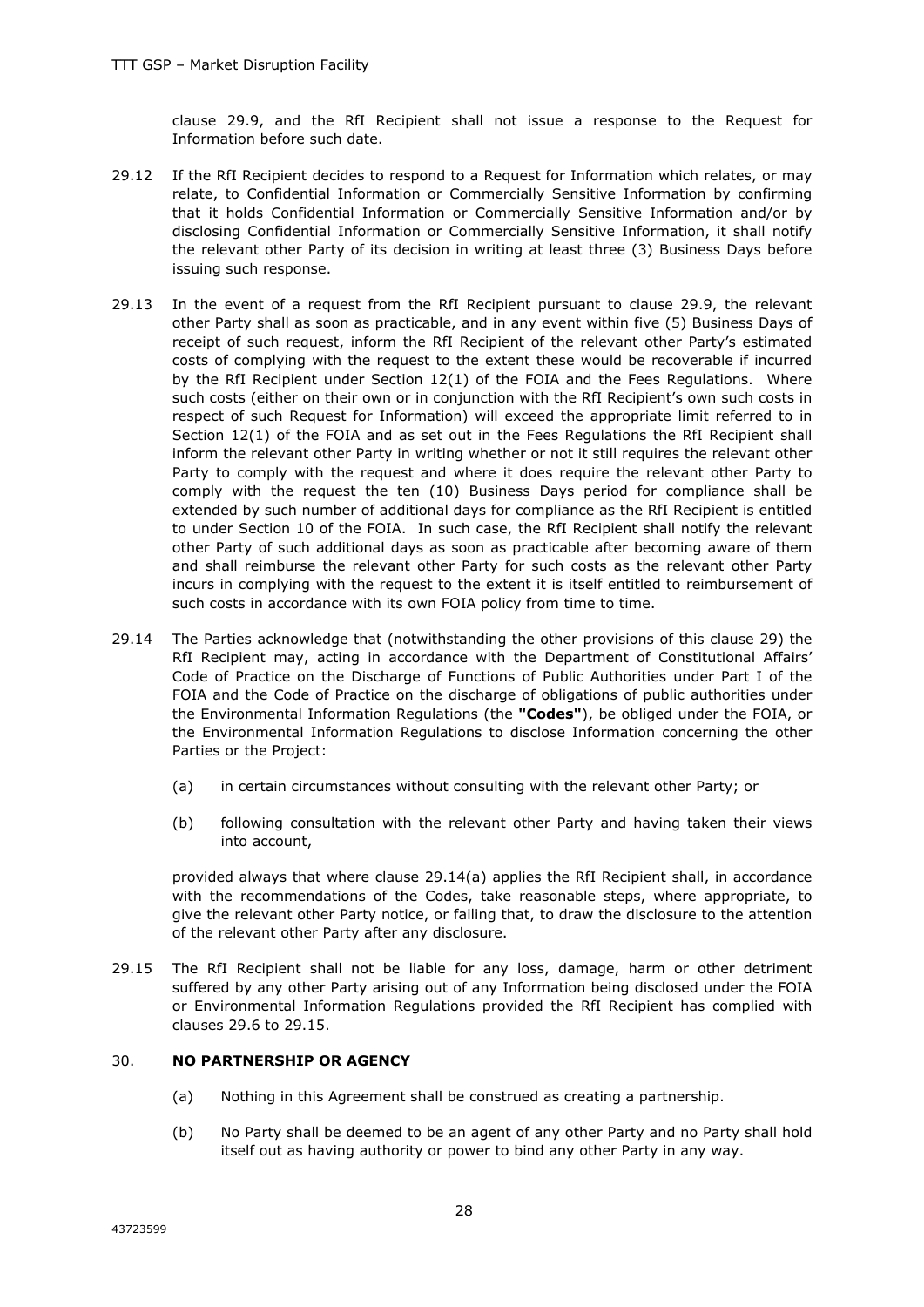# 31. **GOVERNING LAW**

This Agreement and any non-contractual obligations arising out of and in relation to this Agreement are governed by the law of England and Wales.

# 32. **JURISDICTION AND DISPUTES**

- (a) Without prejudice to clause 7 (*Market Disruption Determination*), the courts of England and Wales have exclusive jurisdiction to settle any dispute arising out of or in connection with this Agreement (including, without limitation, a dispute regarding the existence, validity or termination of this Agreement and a dispute relating to any non-contractual obligations arising out of or in connection with the Agreement) (a **"Dispute"**).
- (b) The Parties agree that the courts of England are the most appropriate and convenient courts to settle Disputes and accordingly no Party will argue to the contrary.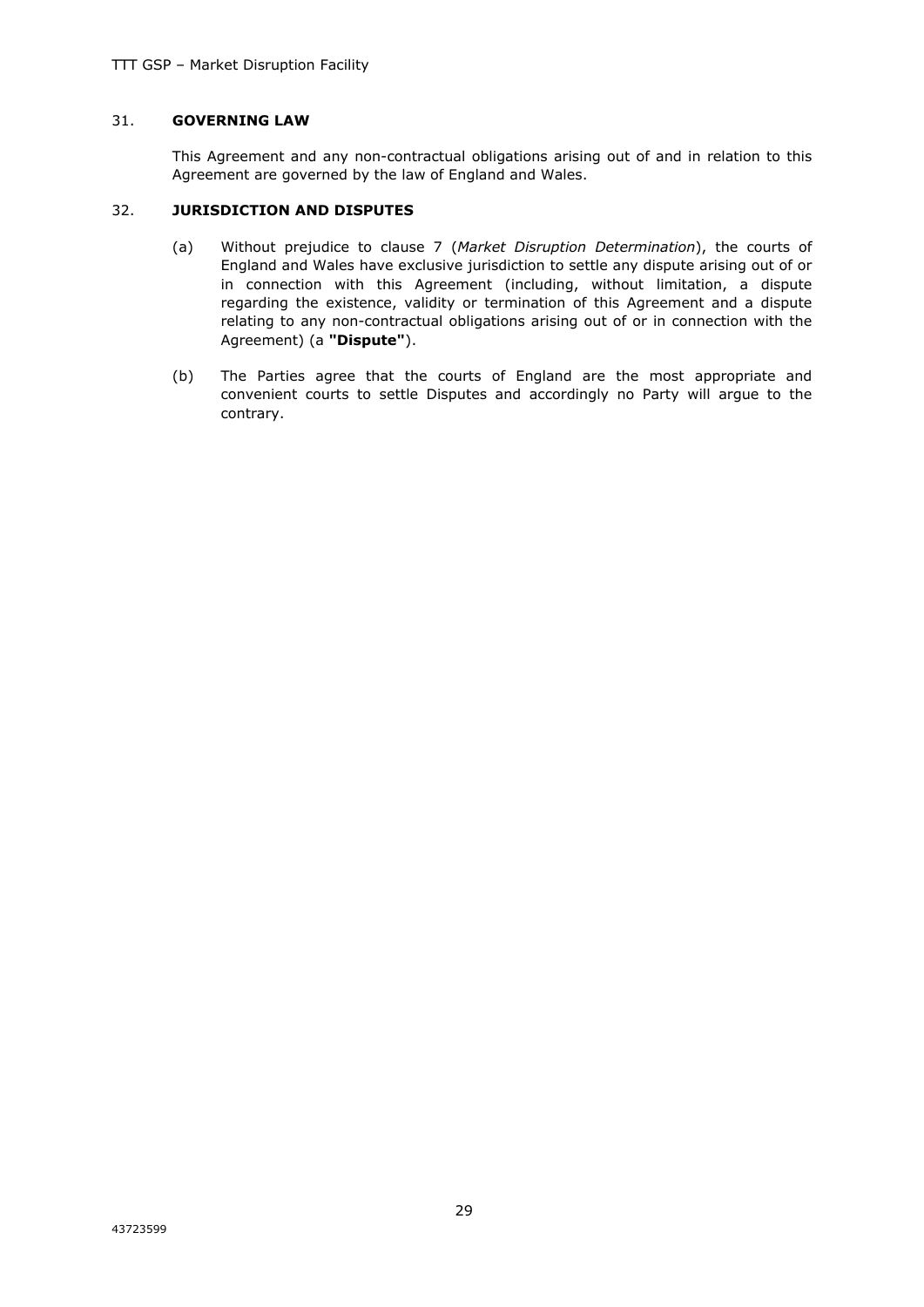# **SCHEDULE 1**

# **Utilisation Request**

From: [Borrower]

To: The Secretary Of State for the Department of Environment, Food and Rural Affairs as **"Liquidity Provider"**

Dated:

Dear Sirs

# **[Borrower] – Market Disruption Facility Agreement dated [] (the "Agreement")**

- 1. We refer to the Agreement. This is an Utilisation Request. Terms defined in the Agreement have the same meaning in this Utilisation Request unless given a different meaning in this Utilisation Request.
- 2. We wish to borrow a Loan on the following terms:

Proposed Utilisation Date:  $[\bullet]$  (or, if that is not a Business Day, the next Business Day) Currency of Loan: Sterling Amount: state and a set of a low of a loss, the Available Commitment

- 3. We confirm that each condition specified in clause 5.2 (Conditions Precedent to any Utilisation) is satisfied on the date of this Utilisation Request.
- 4. The proceeds of this Loan should be credited to [account].
- 5. This Utilisation Request is irrevocable.

Yours faithfully

…………………………………

authorised signatory for [*name of relevant Borrower*]